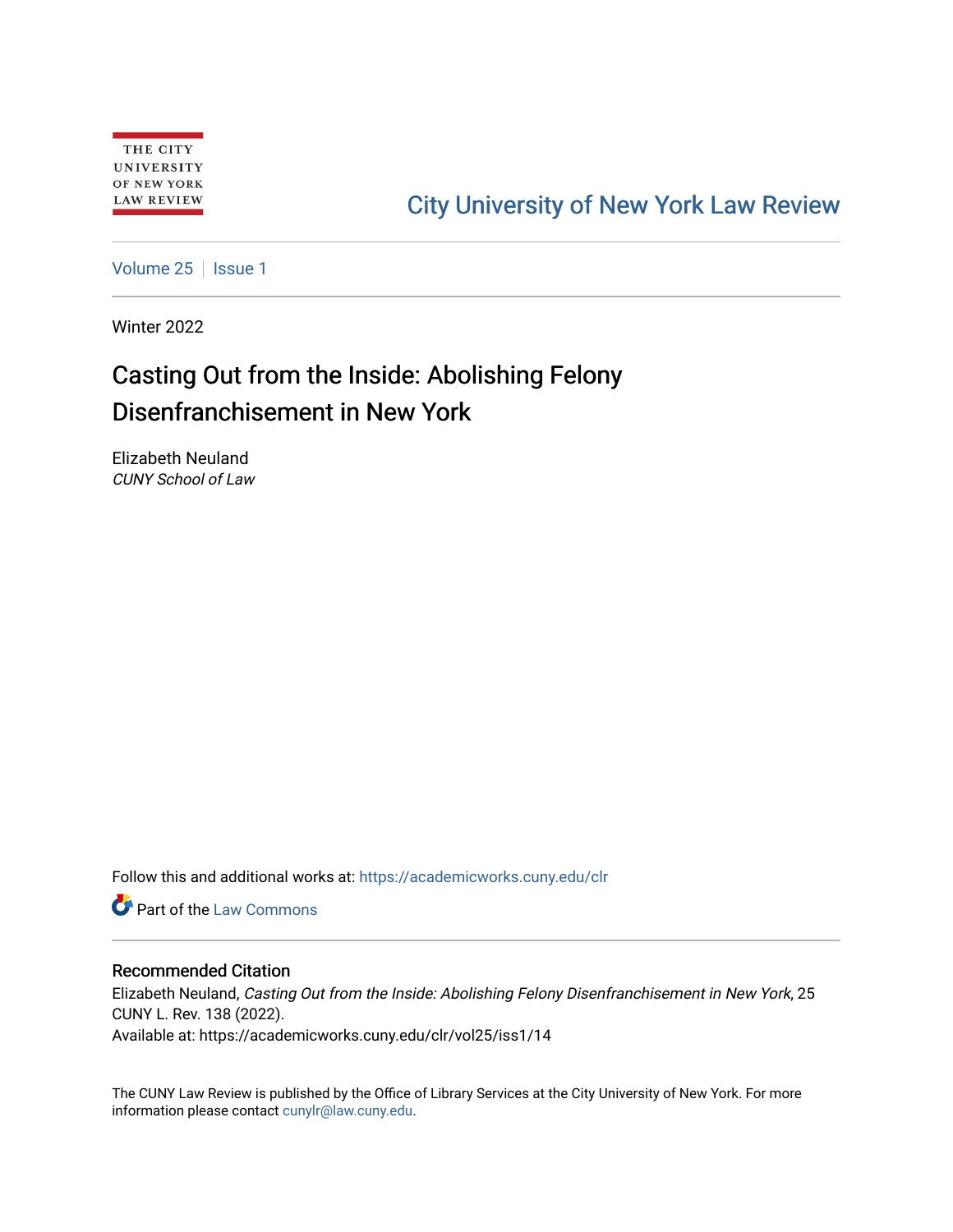# Casting Out from the Inside: Abolishing Felony Disenfranchisement in New York

# Acknowledgements

This Comment is dedicated to the incarcerated individuals that she has had the privilege of working with. The author is grateful to the CUNY Law Review editors and staff, especially Yulia Marshak, for her dedication and encouragement throughout, thank you.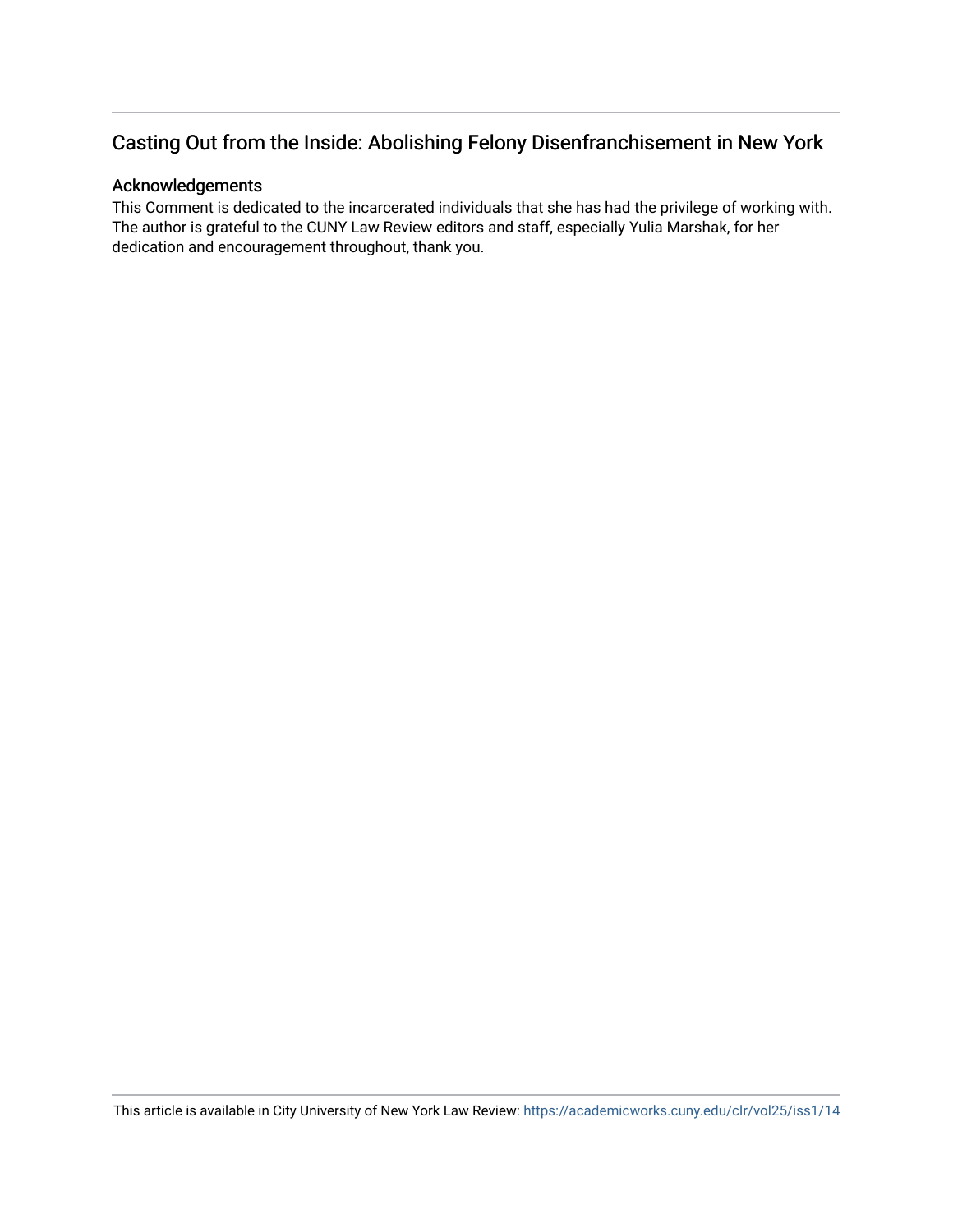# **CASTING OUT FROM THE INSIDE: ABOLISHING FELONY DISENFRANCHISEMENT IN NEW YORK**

*Elizabeth Neuland*†

|    | A. Incarcerated People Maintain the Right to Vote:     |  |
|----|--------------------------------------------------------|--|
|    | Maine, Vermont, Washington, D.C. & Puerto Rico 143     |  |
| В. | The Right to Vote Is Restored upon Release from        |  |
|    | 143                                                    |  |
|    | C. The Right to Vote is Restored upon Completion of    |  |
|    |                                                        |  |
|    | D. The most Severe State Laws Restricting the Right to |  |
|    |                                                        |  |
|    |                                                        |  |
|    |                                                        |  |
|    | A. The Legislative History of                          |  |
|    |                                                        |  |
|    |                                                        |  |
|    | C. The Argument to Abolish Disenfranchisement Made     |  |
|    | Through Rehabilitation and Accountability 149          |  |
|    | Rehabilitation Through Employment and<br>1.            |  |
|    | Vocational Programming Inside Prisons 150              |  |
|    | Rehabilitation Through Temporary Release<br>2.         |  |
|    |                                                        |  |
|    | Rehabilitation Through Education 153<br>3.             |  |
|    | Rehabilitation Through Family Services and<br>4.       |  |
|    |                                                        |  |
|    |                                                        |  |

<sup>†</sup> Elizabeth Neuland received her B.A. and B.S. in 2002 from SUNY Brockport and her M.A. in 2006 from Sage Graduate School. She is currently a J.D. Candidate (2022) at the City University of New York ("CUNY") School of Law. Ms. Neuland is a licensed mental health counselor who has worked inside correctional facilities for the past 12 years. This Comment is dedicated to the incarcerated individuals whom she has had the privilege of working with. The author is grateful to the *CUNY Law Review* editors and staff, especially Yulia Marshak, for her dedication and encouragement throughout, thank you.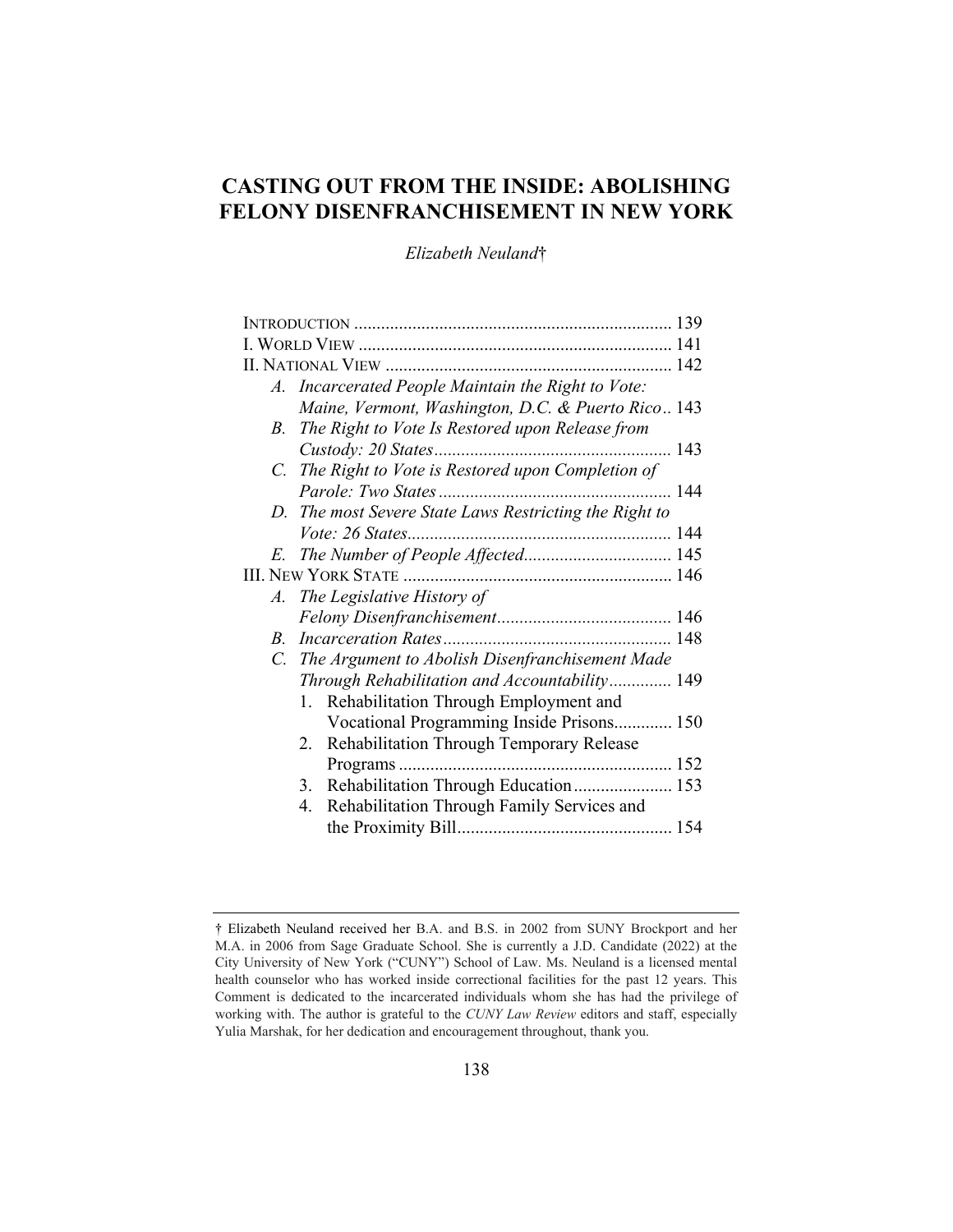| 5. Accountability and the Domestic Violence       |  |
|---------------------------------------------------|--|
| Survivor Justice Act and the Humane Alternatives  |  |
| to Long-Term Solitary Confinement Act 155         |  |
| D. How to Reenfranchise All New York Citizens 158 |  |
|                                                   |  |

#### **INTRODUCTION**

On May 4, 2021, New York became the 20th state to restore the right to vote to individuals upon release from custody, regardless of parole status.<sup>1</sup> In a time when the United States government is trying to protect voting rights through the "For the People Act"<sup>2</sup> and "The John Lewis Voting Rights Advancement Act,"<sup>3</sup> and while some states are seeing radical legislation proposed that would potentially suppress the right to vote,<sup>4</sup> New York needs to abolish the antiquated practice of felony disenfranchisement and guarantee the right to vote to all eligible New Yorkers regardless of incarceration status.

The practice of felony disenfranchisement does not align with the values and core curriculum of the programs being provided by the New York State Department of Corrections and Community Supervision ("DOCCS") within state correctional facilities.<sup>5</sup> The overview statement for program services reads, "DOCCS offers an extensive array of programs and services for incarcerated individuals to assist them in redirecting their lives and becoming productive, law-abiding members

*Imperiled in Congress. Here Are the Differences Among Them*, CNN (July 13, 2021, 11:53 AM), https://perma.cc/999K-WJDC (describing the potential for restoring provisions of the Voting Rights Act of 1965 under "The John Lewis Voting Rights Advancement Act" by requiring states with a history of discriminatory voting practices to pre-clear changes to election procedures with federal authorities). 4 *Voting Laws Roundup: July 2021*, BRENNAN CTR. FOR JUST. (July 22, 2021),

https://perma.cc/4HXG-LMPZ (stating that 30 laws restricting voter access were passed in 18 states; another 400 bills have been introduced in 49 states thus far as of July 2021). 5 *See generally Program Services*, N.Y. STATE DEP'T OF CORR. AND CMTY.

SUPERVISION [hereinafter DOCCS Program Services], https://perma.cc/U5E5-U5P8 (last visited Aug. 19, 2021).

<sup>1</sup> *Voting Rights Restoration Efforts in New York*, BRENNAN CTR. FOR JUST. (May 4, 2021), https://perma.cc/96B2-ZDH7. 2 *See* Maureen Chowdhury et al., *Republicans Block Democrats' Sweeping Voting* 

*Rights Bill*, CNN (July 13, 2021, 11:53 AM), https://perma.cc/4CHX-FRRR (allowing automatic and same-day registration, vote-by-mail, and early voting methods, as well as solutions proposed in the House of Representatives in the "For The People Act," aimed to expand voter registration and access, as well as election security, campaign finance, and ethics solutions in a bill passed on March 3, 2021 and defeated in the U.S. Senate in July 2021); *see* For the People Act of 2021, H.R. 1, 117th Cong. (2021), https://perma.cc/6CNB-LDRQ. 3 Fredreka Schouten, *Despite Joe Manchin's Latest Pitch, Voting Rights Bills Remain*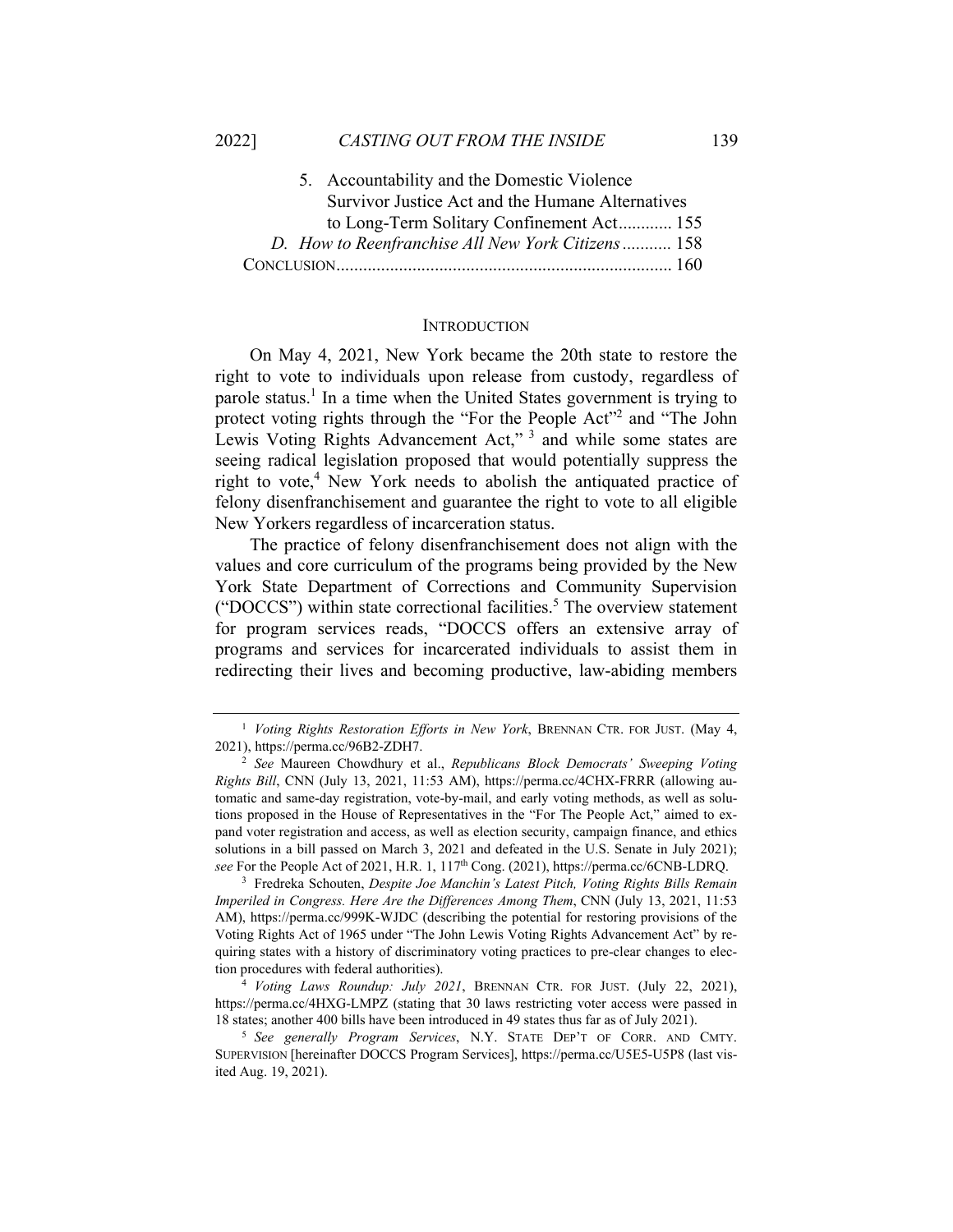of society."6 Although the word "rehabilitation" is absent, this statement essentially summarizes what rehabilitation is.<sup>7</sup>

The argument to abolish felony disenfranchisement is highlighted by the vast rehabilitation efforts taken by DOCCS, through numerous employment and vocational programs, temporary release programs, and educational opportunities.<sup>8</sup> Felony disenfranchisement stands in stark opposition to rehabilitation because it alienates individuals from the very communities to which DOCCS is taking great measures to help them to return.<sup>9</sup>

In addition to rehabilitation, restoring the right to vote to all eligible New Yorkers regardless of incarceration status would raise the level of accountability for state politicians, lawmakers, and DOCCS itself.<sup>10</sup> It is no secret that correctional facilities can be dangerous places, due to both interpersonal violence and acts of self-inflicted harm, including suicide.<sup>11</sup> Accountability should apply to those that are the guardians of a vulnerable population.<sup>12</sup>

In Parts I and II, this Comment provides a brief overview of international and national practices of felony disenfranchisement to see where New York fits into the landscape. Part III concentrates on New York State. Its legislation affecting disenfranchisement and the number of individuals incarcerated are discussed to highlight how many people are affected by felony disenfranchisement. The argument to fully abolish felony disenfranchisement is made through discussions of rehabilitation and accountability.13 Lastly, this Comment describes how all New York citizens could be enfranchised.

<sup>6</sup> *Id.*

<sup>7</sup> *See Rehabilitation*, BLACK'S LAW DICTIONARY (11th ed. 2019), https://perma.cc /6EWV-Z86J ("The process of seeking to improve a criminal's character and outlook that he or she can function in society without committing other crimes . . . .").<br><sup>8</sup> *See* DOCCS Program Services, *supra* note 5 (listing offered programs such as Car-

pentry, Cosmetology, General Business, and Optical Shop). 9 *See* Guy Padraic Hamilton-Smith & Matt Vogel, *The Violence of Voicelessness: The* 

*Inpact of Felony Disenfranchisement on Recidivism*, 22 LA RAZA L.J. 407, 413 (2012).<br><sup>10</sup> *Infra* Part III.C.5. <sup>11</sup> *See DOCCS Fact Sheet*, N.Y. STATE DEP'T OF CORR. AND CMTY. SUPERVISION 1 (Dec.

<sup>1, 2021),</sup> https://perma.cc/FSG8-PWGG (reporting the number of assaults from 2016-2021); *see also* Keith Sanders, *Suicides in New York SHUs Surge to Epidemic Levels*, PRISON LEGAL NEWS (Dec. 1, 2020), https://perma.cc/CD7K-GM2K. 12 *See Cuomo Signs Domestic Violence Survivors Act*, WHCU RADIO (May 15, 2019),

https://perma.cc/Q4PJ-4ACD. 13 *Infra* Part III.C.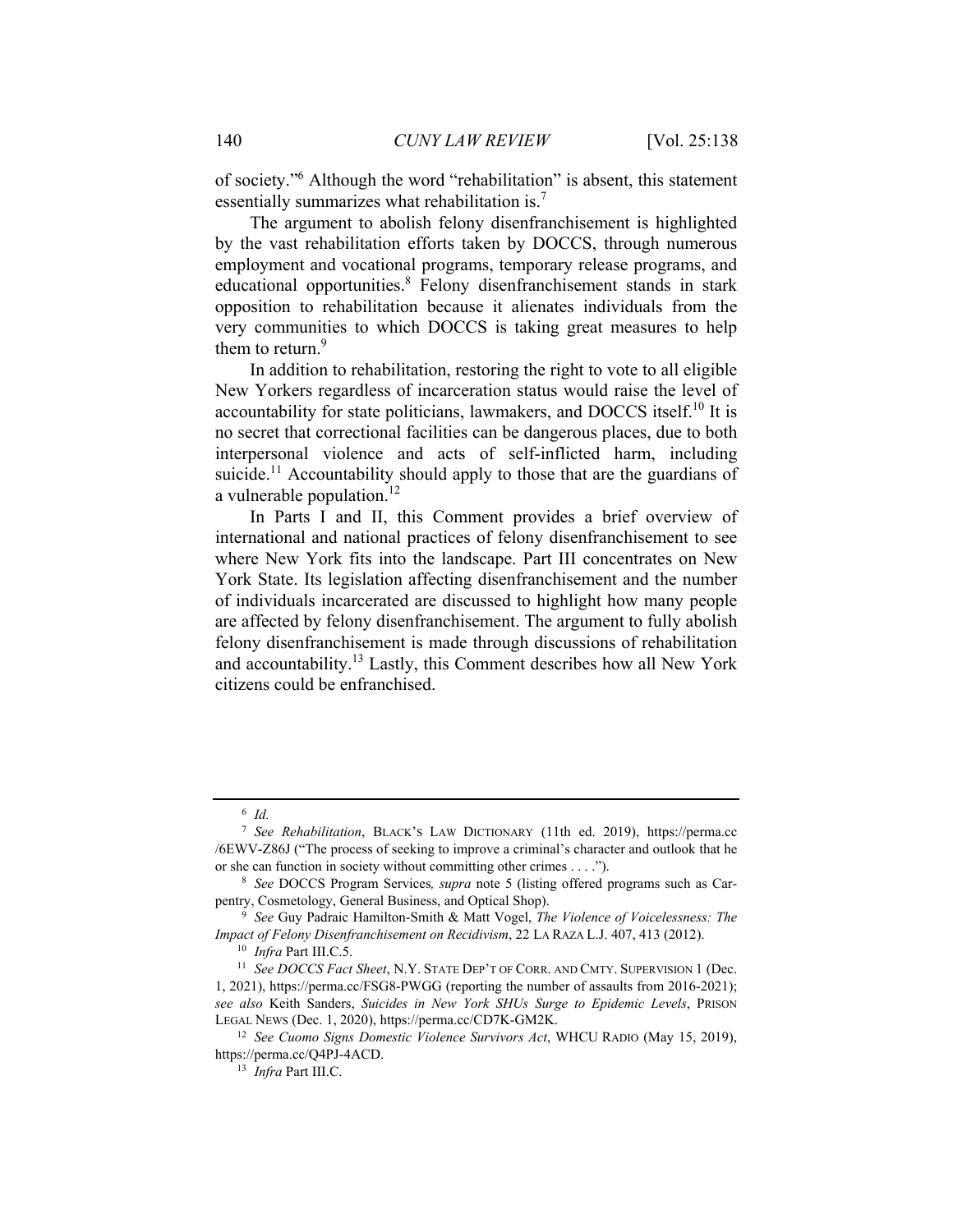#### I. WORLD VIEW

Of the most cherished rights held by democracies around the world, the right to vote supremely guarantees the existence of a participatory government.14 Having begun in ancient Greece and Rome, the once widespread practice of felony disenfranchisement<sup>15</sup> has since been nearly eradicated, or is practiced in a much narrower scope in most countries outside the United States.16

As of 2021, out of 45 countries reviewed for their voting restrictions laws, 21 countries have no voter restrictions: individuals who have been convicted or are incarcerated never lose the right to vote.17 Countries with no felony disenfranchisement laws include Canada, the Czech Republic, Germany, Ireland, Israel, South Africa, and Ukraine.<sup>18</sup>

Fourteen of the 45 countries surveyed employ selective restriction measures.19 There, some individuals convicted of a crime lose the right to vote, while incarcerated based on the type of crime or sentence length.20 Countries that impose such selective voting restriction laws include Australia, Germany, Greece, Italy, and Romania.<sup>21</sup> Ten countries issue a complete ban on voting to those serving a prison sentence; however, the right to vote is automatically restored upon release from prison.22 Examples of those countries include Brazil, India, Russia, and the United Kingdom. 23

Lastly, four of the reviewed countries, including the United States, impose the strictest felony disenfranchisement laws.<sup> $24$ </sup> Here, individuals lose the right to vote while incarcerated, they remain disenfranchised while on parole, and in some U.S. states, even post-parole their right to

<sup>14</sup> *See generally* LALEH ISPAHANI, OUT OF STEP WITH THE WORLD: AN ANALYSIS OF FELONY DISFRANCHISEMENT IN THE U.S. AND OTHER DEMOCRACIES 13 (2006), https://perma.cc/9JGM-7JBC ("'[T]he right to participate in voting helps teach democratic values and social responsibility.'").<br><sup>15</sup> *What Can We Learn from the History of Felony Disenfranchisement?*, DEMOCRACY

DOCKET (Nov. 5, 2021) [hereinafter *History of Felony Disenfranchisement*], https://perma.cc /2M7K-WDL4. 16 *See* Bailey Figler, *A Vote for Democracy: Confronting the Racial Aspects of Felon* 

*Disenfranchisement*, 61 N.Y.U. ANN. SURV. AM. L. 723, 728 (2006).<br><sup>17</sup> International Comparison of Felon Voting Laws, BRITANNICA PROCON.ORG,

https://perma.cc/PC9Z-6W9E (last modified July 20, 2021); *see* ISPAHANI, *supra* note 14, at

<sup>6. 18</sup> *International Comparison of Felon Voting Laws*, *supra* note 17. 19 *Id.*

<sup>20</sup> *Id.*

<sup>21</sup> *Id.*

<sup>22</sup> *Id.*

<sup>23</sup> *Id.*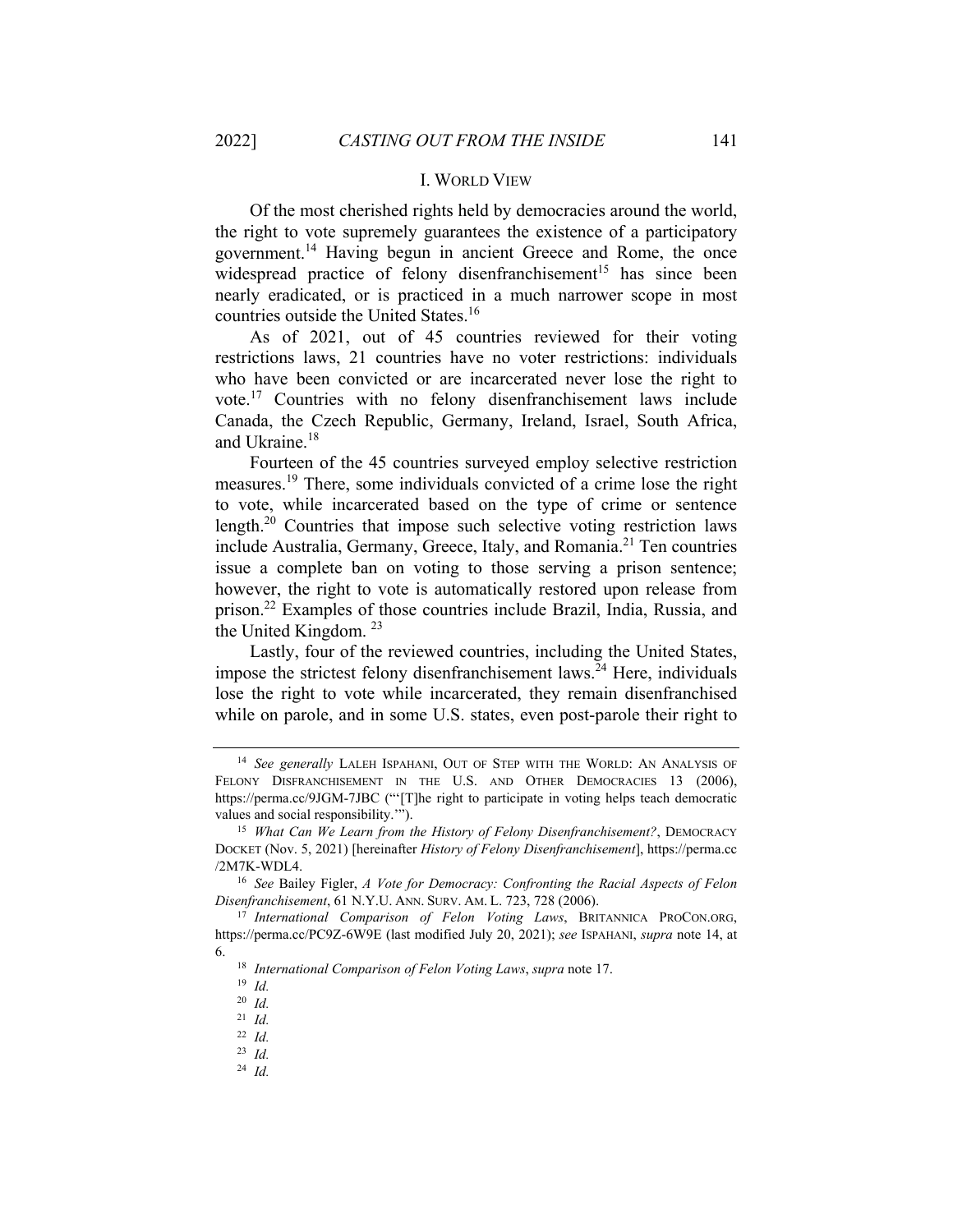vote is never restored.25 Armenia, Belgium, and Chile are the remaining three countries with laws that impose post-release restrictions that disenfranchise their citizens.<sup>26</sup>

State laws for felony disenfranchisement in the United States mirror the spectrum of voting restrictions around the world, ranging from some states with no restrictions, to others with post-sentence restrictions.27 In some parts of the United States, felony disenfranchisement laws target *all* individuals who committed *any* felony, from minor drug or property offenses, to murder.<sup>28</sup> Other countries take a more targeted approach and disenfranchise only those convicted of serious crimes or crimes connected to electoral fraud.<sup>29</sup>

In most democracies around the world, specifically in the countries that have similar government structures and share the same democratic principles as the United States, felony disenfranchisement laws where applied, operate in a much narrower scope.<sup>30</sup>

### II. NATIONAL VIEW

Felony disenfranchisement remains a state-by-state legislative choice, resulting in laws across the United States that vary greatly, ranging from maintaining the right to vote while incarcerated, to losing the right indefinitely as a consequence of a felony conviction.<sup>31</sup>

Felony disenfranchisement laws date back to early colonial America and remained a state's legislative choice after the ratification of the United States Constitution in 1788.32 During the adoption of the Reconstruction Amendments, the popularity of state felony disenfranchisement laws grew to include 29 of the 37 states that existed in 1868, likely an effort to curb the new constitutional protections granted to formerly enslaved people.<sup>33</sup>

<sup>25</sup> *Id.*; *see also* ISPAHANI *supra* note 14, at 3. 26 *International Comparison of Felon Voting Laws*, *supra* note 17. 27 *See* ISPAHANI, *supra* note 14, at 7. 28 *Id.*

<sup>&</sup>lt;sup>29</sup> *Id. See generally ISPAHANI, supra note 14.* 

<sup>&</sup>lt;sup>31</sup> For example, individuals convicted of a felony maintain the right to vote in Maine and Vermont, while individuals that have two or more felony convictions in Arizona permanently lose the right to vote. *See* CHRIS UGGEN ET AL., THE SENT'G PROJECT, LOCKED OUT 2020: ESTIMATES OF PEOPLE DENIED VOTING RIGHTS DUE TO A FELONY CONVICTION 5, https://perma.cc/AT5T-DEZ8 (last modified Oct. 30, 2020). 32 *See* Martha Guarnieri, *Comment, Civil Rebirth: Making the Case for Automatic Ex-*

*Felon Voter Restoration*, 89 TEMP. L. REV. 451, 456-58 (2017).<br><sup>33</sup> *See id.* at 458. The Reconstruction Amendments refer to the 13th, 14th, and 15th

Amendments of the United States Constitution. The 13th Amendment ended slavery, the 14th Amendment granted citizenship, and the 15th Amendment prohibited disenfranchise-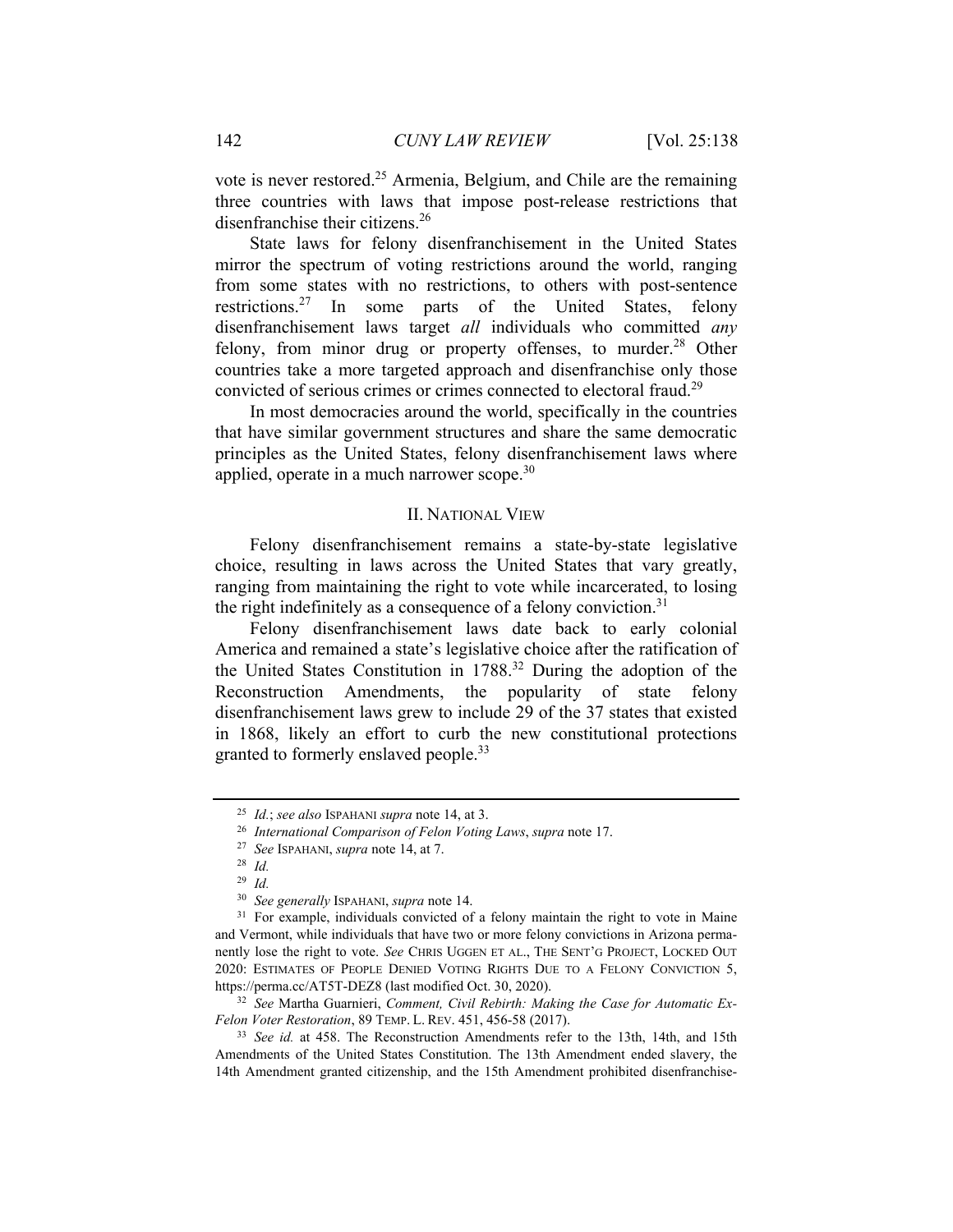In the late 1800s, the Supreme Court of the United States upheld felony disenfranchisement as constitutional in *Murphy v. Ramsey* and *Davis v. Beason*, colloquially referred to as the "Mormon Cases."34 In both cases, the Court "upheld territorial regulations that banned polygamy and bigamy *and disenfranchised* anyone convicted of either act."35 In 1974, in *Richardson v. Ramirez*, the Court held that felony disenfranchisement does not violate the Equal Protection Clause of the 14th Amendment, specifically Section 2, which allows states to deny the right to vote, to an individual that has "participat[ed] in rebellion" or been convicted of "other crime[s]."<sup>36</sup> Therefore, felony disenfranchisement laws are constitutional and remain within the legislative power of the state.

*A. Incarcerated People Maintain the Right to Vote: Maine, Vermont, Washington, D.C. & Puerto Rico* 

In 2020, Washington, D.C. passed legislation to join Maine, Vermont, and the United States territory of Puerto  $Rico<sup>37</sup>$  to eradicate felony disenfranchisement.<sup>38</sup> Anyone convicted of a felony in Maine, Vermont, D.C., or Puerto Rico does not lose the right to vote, but instead is allowed to exercise it throughout the period of incarceration by use of absentee mail-in ballots.<sup>39</sup>

## *B. The Right to Vote Is Restored upon Release from Custody: 20 States*

In 2020, California voted on and passed Proposition 17, which restores the right to vote to individuals released from custody, regardless

ment on account of race. *See Landmark Legislation: Thirteenth, Fourteenth, & Fifteenth Amendments*, U. S. SENATE, https://perma.cc/DS88-TAKN (last visited Aug. 19, 2021). 34 Central to both cases were the laws that prohibited the right to vote for any person

who practiced bigamy or polygamy, which was contradictory to the teachings and practices of the Church of Jesus Christ of Latter-day Saints, also known as the Mormon Church. Mur-

phy v. Ramsey, 114 U.S. 15, 43 (1885); Davis v. Beason, 133 U.S. 333, 347 (1890).<br><sup>35</sup> See Guarnieri, *supra* note 32, at 459.<br><sup>36</sup> Richardson v. Ramirez, 418 U.S. 24, 43 (1974); U.S. Const. amend. XIV, § 2.<br><sup>37</sup> See UGGEN https://perma.cc/HK6E-4TFC. Puerto Rico, along with other U.S. territories, including American Samoa, Guam, Northern Mariana Islands, and the U.S. Virgin Islands cannot vote in federal presidential elections. *See* Ledyard King, *Puerto Rico: At the Center of a Political Storm, But Can Its Residents Vote for President?*, USA TODAY, https://perma.cc/HMZ7- XKMW (last modified May 7, 2019, 5:06 PM). 39 *See* Nicole Lewis, *In Just Two States, All Prisoners Can Vote. Here's Why Few Do,* 

MOTHER JONES (June 11, 2019), https://perma.cc/BQ9G-NGGN.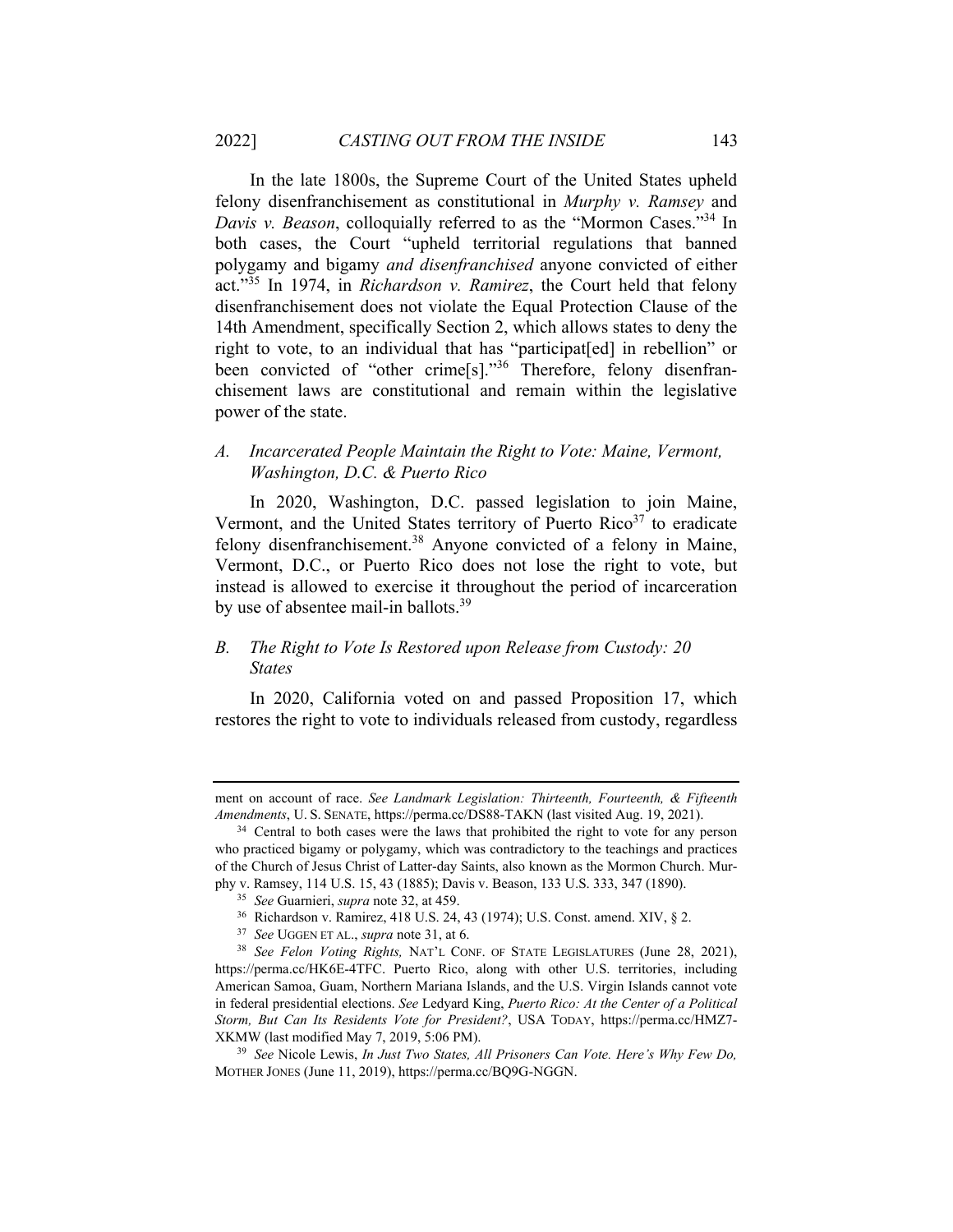of parole status.40 In April 2021, Washington State passed similar legislation, which went into effect on January 1, 2022.<sup>41</sup> Lastly, in May 2021, New York passed similar legislation, automatically restoring the right to vote to those convicted of a felony once they are released from custody, regardless of their parole status.<sup>42</sup> In 17 additional states, the right to vote is restricted during the period of incarceration and restored upon release. $43$ 

# *C. The Right to Vote is Restored upon Completion of Parole: Two States*

Two states, Connecticut, and Louisiana, disenfranchise individuals during the period of incarceration for felony crimes and post-custody, while they are on parole.<sup>44</sup> Only after completing parole is the right to vote restored.45 Prior to May 2021, New York fell into this category, disenfranchising all individuals while incarcerated for a felony conviction and post-release, while they remained on parole.<sup>46</sup>

#### *D. The most Severe State Laws Restricting the Right to Vote: 26 States*

15 states disenfranchise individuals during the period of felony incarceration and keep them disenfranchised while they are out on parole or probation.<sup>47</sup> Lastly, 11 states have the harshest disenfranchisement laws seen in the nation.<sup>48</sup> Individuals in these states lose the right to vote when incarcerated and remain disenfranchised while on parole or probation—in some instances, the right is permanently removed. $49$  For example, people that have two or more

<sup>40</sup> *See Felon Voting Rights, supra* note 38.

<sup>41</sup> *See* Joseph O'Sullivan, *Bill Restores Voting Rights to Washingtonians with Felonies upon Release from Prison*, SEATTLE TIMES (Apr. 7, 2021, 7:09 PM), https://perma.cc/ZFZ5- 4SGV.<br><sup>42</sup> See *Voting Rights Restoration Efforts in New York, supra* note 1.<br><sup>43</sup> These states are Colorado, Hawaii, Illinois, Indiana, Maryland, Massachusetts, Mich-

igan, Montana, Nevada, New Hampshire, New Jersey, North Dakota, Ohio, Oregon, Pennsylvania, Rhode Island, and Utah. UGGEN ET AL., *supra* note 31, at 5 tbl.1. 44 *Id.*

<sup>45</sup> *Id.*

<sup>46</sup> *Id.* Under Executive Order 181, between April 2018 to May 2021, then-Governor Cuomo was able to restore the right to vote to individuals on parole by pardon. N.Y. Exec. Order No. 181 (Apr. 18, 2018), https://perma.cc/6DTD-HATU. 47 These states are Alaska, Arkansas, Georgia, Idaho, Kansas, Minnesota, Missouri,

New Mexico, North Carolina, Oklahoma, South Carolina, South Dakota, Texas, Washington, West Virginia, and Wisconsin. UGGEN ET AL., *supra* note 31, at 5 tbl.1. 48 These states are Alabama, Arizona, Delaware, Florida, Iowa, Kentucky, Mississippi,

Nebraska, Tennessee, Virginia, and Wyoming. UGGEN ET AL., *supra* note 31, at 5 tbl.1. 49 *Id.*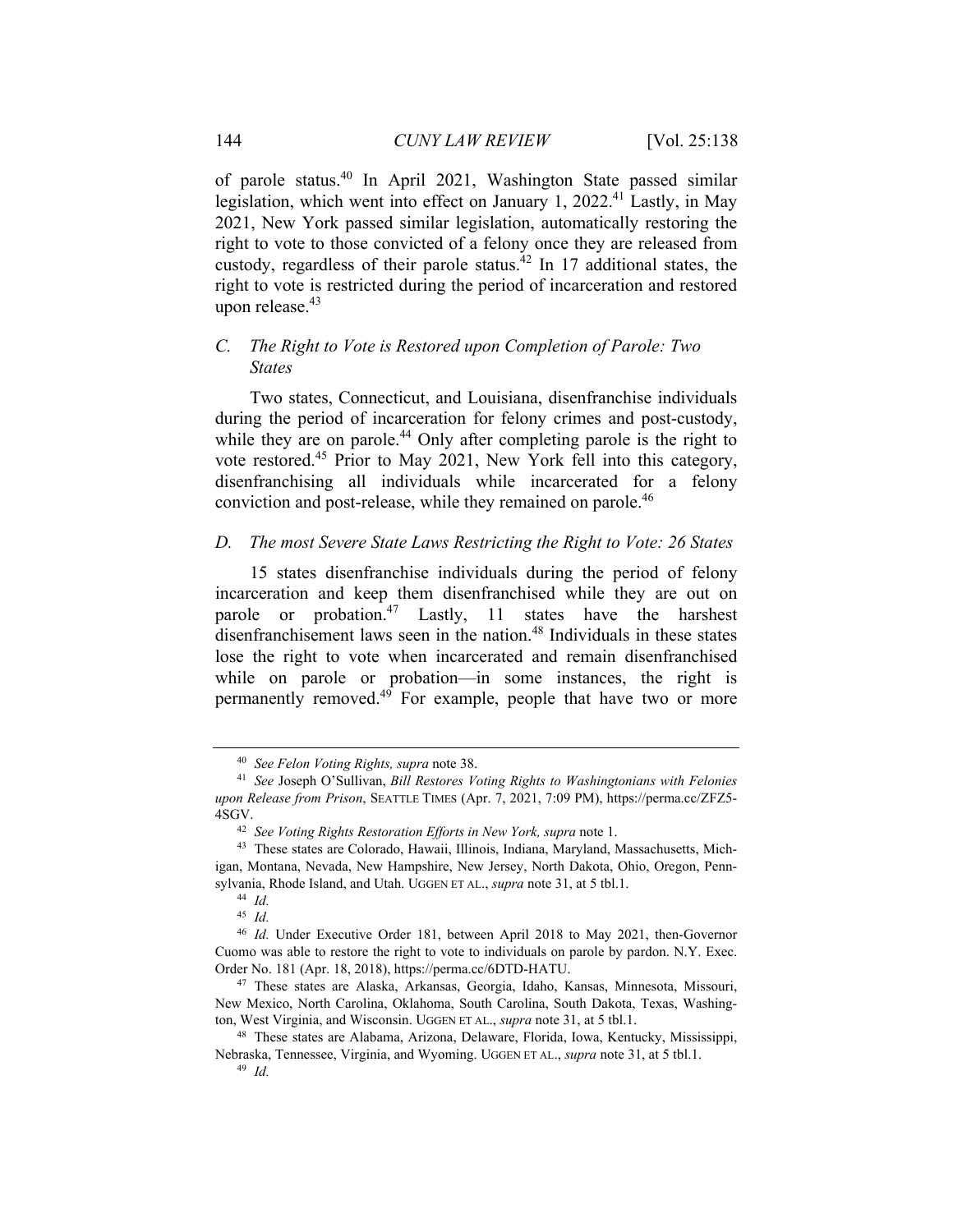felony convictions in Arizona are permanently disenfranchised, and so are people convicted of certain offenses in Mississippi.<sup>50</sup>

In addition to the sentence completion status, other factors, such as unpaid legal financial obligations, may further inhibit the right to vote.<sup>51</sup> These requirements vary greatly among the states. For example, Arkansas requires an individual who has been convicted of a felony to pay court costs, fines, and restitution prior to restoring their right to vote; Georgia and Texas require the payment of fines; South Dakota requires the payment of fines, fees, and restitution; and Tennessee requires the payment of restitution, court costs, and child support.<sup>52</sup>

#### *E. The Number of People Affected*

In 2020, the American criminal justice system held "almost 2.3 million people in 1,833 state prisons, 110 federal prisons, 1,772 juvenile correctional facilities, 3,134 local jails, 218 immigration detention facilities, and 80 Indian Country jails as well as in military prisons, civil commitment centers, state psychiatric hospitals, and prisons in the U.S. territories." 53 Worldwide, the United States leads in international incarceration rates, imprisoning  $664$  people per every  $100,000$ <sup>54</sup>

As of 2020, approximately 5.17 million people in the United States were unable to vote because of a current or prior felony conviction—one out of every 44 adults, or 2.27% of the country's eligible voting population, were excluded from partaking in the democratic process.<sup>55</sup> This rate is not equally dispersed across the United States due to the various state statutes dealing with disenfranchisement, as explained in Parts A through D of this Comment. In Alabama, Mississippi, and Tennessee, one in every 13 adults is disenfranchised. That percentage is more than 8% of each state's adult population.<sup>56</sup>

The racial disparity is also alarming: one of every 16 African Americans of voting age, or 6.2%, are disenfranchised in the United States—a rate that is 3.7 times greater than for non-African Americans.<sup>57</sup> This rate is again not equally concentrated across the

<sup>50</sup> *Id.*

<sup>51</sup> *See id.*

<sup>&</sup>lt;sup>52</sup> Thus, being indigent can further delay or forever prevent the right to vote from being restored. *See* UGGEN ET AL., *supra* note 31, at 6. 53 Wendy Sawyer & Peter Wagner, *Mass Incarceration: The Whole Pie 2020*, PRISON

POL'Y INITIATIVE (Mar. 24, 2020), https://perma.cc/HM4P-GC4K.<br><sup>54</sup> *New York Profile*, PRISON POL'Y INITIATIVE, https://perma.cc/GY3X-QDAL (last vis-

ited Aug. 20, 2021). 55 UGGEN ET AL., *supra* note 31, at 4. 56 *Id.*

<sup>57</sup> *Id.*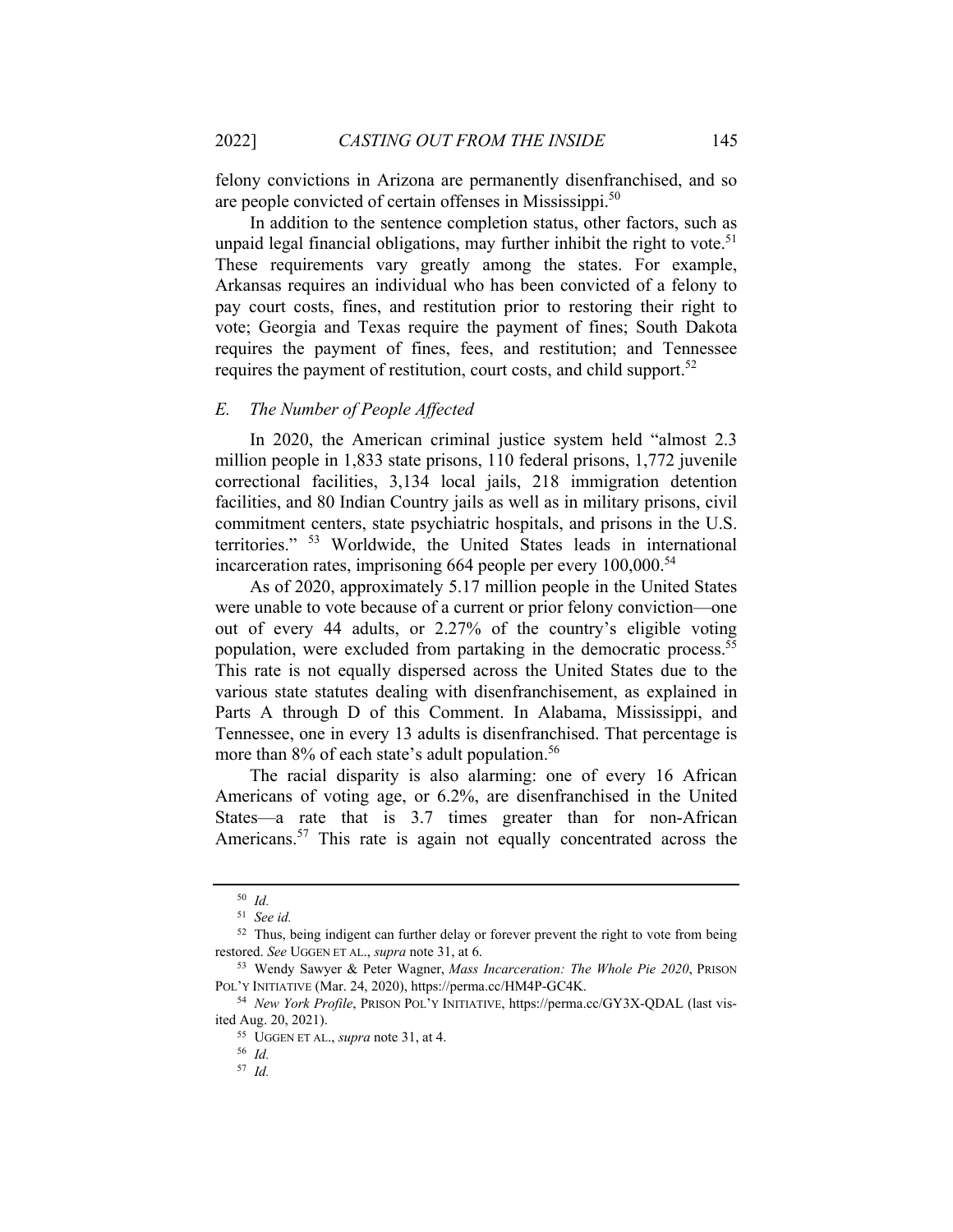country; in seven states, six of which are in the South, more than one in every seven African American adults are disenfranchised.<sup>58</sup>

It is evident from the data that the country is divided regarding felony disenfranchisement laws: Maine and Vermont never remove the right to vote, 20 states disenfranchise during the period of incarceration, while 28 states disenfranchise during incarceration and post-sentence completion.59 And yet, it is critical to hear from those most affected, the incarcerated. As the president of the D.C.'s League of Women Voters, Kathy Chiron, articulated, "They have interacted with so many levels of our government that the rest of us haven't . . . Their voices need to be shouting out the loudest."<sup>60</sup>

#### III. NEW YORK STATE

### *A. The Legislative History of Felony Disenfranchisement*

Felony disenfranchisement laws first appeared on the books in New York State in 1821.<sup>61</sup> Article II, Section 3 of the New York State Constitution, as amended in 2001, states that the "legislature shall enact laws excluding from the right of suffrage all persons convicted of bribery or of any infamous crime."<sup>62</sup> In 2018, Executive Order 181 began eroding the state statute, $63$  and now with the 2021 legislation returning the right to vote to all individuals once released from custody,  $64$  the state is perfectly positioned to take the next step and completely abolish felony disenfranchisement laws.<sup>65</sup>

In April 2018, then-Governor of New York, Andrew Cuomo, signed Executive Order 181: Restoring the Right to Vote for New Yorkers on Parole ("E.O. 181").<sup>66</sup> The order restored to all parolees their right to vote, aiming to "reduce disenfranchisement and . . . help restore

<sup>58</sup> These states are Alabama, Florida, Kentucky, Mississippi, Tennessee, Virginia, and Wyoming. *Id.*

<sup>59</sup> *See* UGGEN ET AL., *supra* note 31, at 5 tbl.1. 60 Julie Zauzmer Weil & Ovetta Wiggins, *D.C. and Maryland Have New Policies Allowing Prisoners to Vote. Making it Happen is Hard*., WASH. POST (Sept. 28, 2020), https://perma.cc/KN7H-SUNT (quoting Kathy Chiron's statement to the importance of the newly reenfranchised voters).<br><sup>61</sup> N.Y. CONST. art. II, § 2 (1821); *see also* N.Y. PENAL LAW § 10.00 (McKinney 2019)

<sup>(</sup>defining a "felony" as "an offense for which a sentence to a term of imprisonment in excess of one year may be imposed").<br><sup>62</sup> N.Y. CONST. art. II, § 3 (2001).<br><sup>63</sup> John Wagner, *New York Gov. Andrew Cuomo Signs Executive Order Giving Parolees* 

*in His State the Right to Vote*, WASH. POST (Apr. 18, 2018), https://perma.cc/4JWT-WZTB. <sup>64</sup> Assemb. B. A4448A, 2021 Assemb., 2021-2022 Reg. Sess. (N.Y. 2021).

<sup>65</sup> *See infra* Conclusion. 66 N.Y. COMP. CODES R. & REGS. tit. 9, § 8.181 (2018).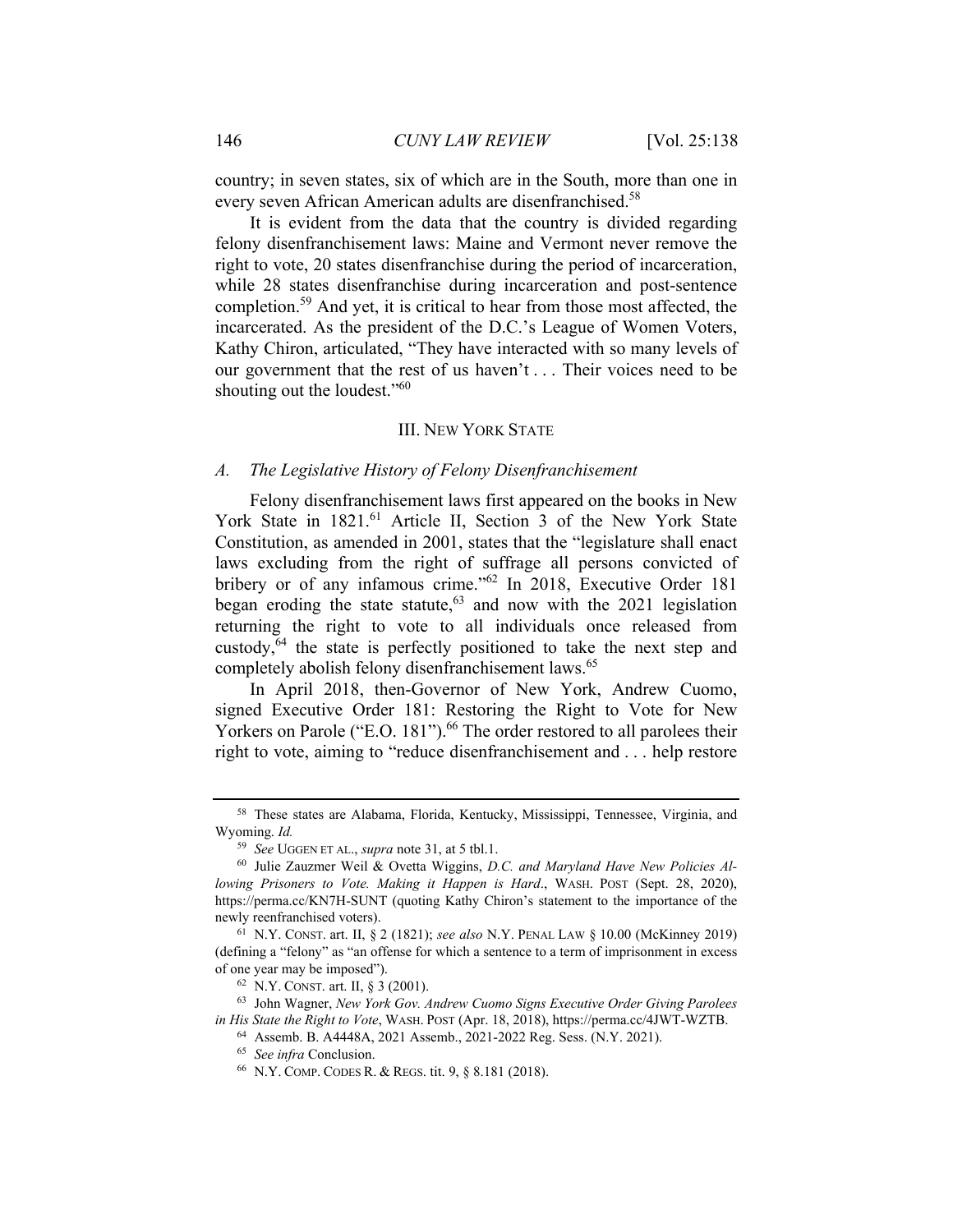justice and fairness to  $\dots$  the democratic process."<sup>67</sup> Additionally, with 71% of those disenfranchised by felony convictions being African American and Hispanic, the Executive Order aimed to reduce the disproportionate racial impact of incarceration on the voting franchise.<sup>68</sup>

Under E.O. 181, "individuals being released from incarceration onto parole supervision and individuals who are currently under parole supervision [were] given consideration for a conditional pardon that will restore voting rights."69 In accordance with that order, the DOCCS Commissioner began to submit a record of individuals on parole, and those newly eligible for parole, to the Governor to review whether their right to vote would be restored.<sup>70</sup> After the executive order was signed, Cuomo issued conditional pardons, returning the right to vote to more than 24,000 New Yorkers "under community supervision" by May 2018.71

Then, in early 2021, two bills came before the New York legislative bodies—New York State Assembly Bill A. 4448<sup>72</sup>and New York State Senate Bill S.  $830^{73}$ —with proposed amendments to election law, criminal procedure, and executive law.<sup>74</sup> Under these bills, individuals would remain disenfranchised while they are incarcerated on a felony conviction, but would regain the right to vote automatically once released from custody.75

The New York Assembly and Senate passed the bill in April, which was then signed into law by Governor Cuomo on May 4, 2021.76 Although some portions of the new law were delayed for a period of 120 days after signing,<sup>77</sup> the law essentially went into effect immediately.<sup>78</sup> The newly amended section of the Election Law of New York State now reads: "No person who has been convicted of a felony and sentenced to

4:05 PM), https://perma.cc/TXE4-BJYE. 72 Assemb. B. A4448A, 2021 Assemb., 2021-2022 Reg. Sess. (N.Y. 2021).

73 S. B. S830B, 2021 S., 2021-2021 Reg. Sess. (N.Y. 2021).

<sup>67</sup> Wagner, *supra* note 63. 68 *Id.*

<sup>69</sup> N.Y. COMP. CODES R. & REGS. tit. 9, § 8.181 (2018). 70 Vivian Wang, *Cuomo Plans to Restore Voting Rights to Paroled Felons*, N.Y. TIMES (Apr. 18, 2018), https://perma.cc/T4MH-VLGM. 71 *Cuomo Restores Voting Rights to 24,000 parolees*, WKBW BUFFALO (May 22, 2018,

<sup>74</sup> *See* Assemb. B. A4448A, 2021 Assemb., 2021-2022 Reg. Sess. (N.Y. 2021). 75 *Id.*

<sup>76</sup> *Voting Rights Restoration Efforts in New York*, *supra* note 1. 77 S. B. S830B, 2021 S., 2021-2021 Reg. Sess. (N.Y. 2021) (stating that Sections 1-3 and 7 of the bill will go into effect immediately, while Sections 4-6 and 8-12 will go into effect on the 120th day after the bill becomes law). 78 Taylor Romine & Chandelis Duster, *New York Gov. Cuomo Signs a Bill that Auto-*

*matically Restores Felons' Right to Vote after Release*, CNN (May 5, 2021, 8:23 PM), https://perma.cc/4BRL-4VUH.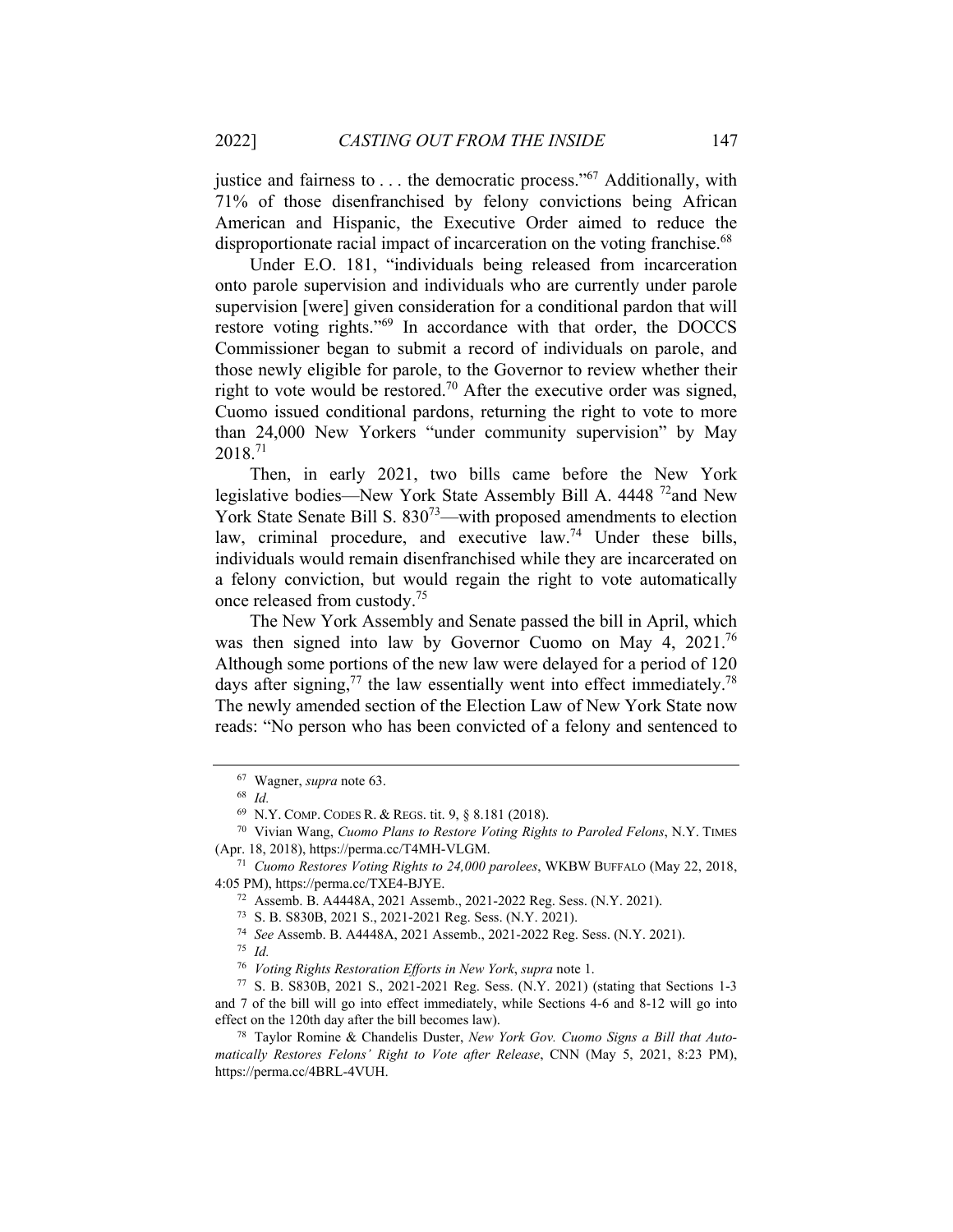a period of imprisonment for such felony pursuant to the laws of this state, shall have the right to register for or vote at any election *while he or she is incarcerated* for such felony."79 Completely removed from the state law is the requirement of completion of parole.<sup>80</sup>

The passage of the new legislation also amended New York Criminal Procedure Law adding subdivision 8 to Section 220.5:

Prior to accepting a defendant's plea of guilty to a count or counts of an indictment or a superior court information charging a felony offense, the court must advise the defendant on the record that conviction will result in loss of the right to vote while the defendant is serving a felony sentence in a correctional facility and that right to vote will be restored upon the defendant's release.<sup>81</sup>

This legislation codified E.O. 181, ensuring that the right to vote is automatically restored to those released from custody, removing the governor's discretionary pardon process as unnecessary, and indefinitely erasing the administrative burden that restoration of voting rights through the prior pardon process entailed. $82$ 

#### *B. Incarceration Rates*

With a high of 72,649 individuals incarcerated in 1999, New York State's prison population has steadily declined to 31,030 as of December  $2021$ —a 57.3% decrease.<sup>83</sup> The decline has been so significant that 18 correctional facilities have closed since 2011.<sup>84</sup> Newly appointed NY State Governor Kathy Hochul announced the additional closure of six state facilities, that will officially close in March 2022.<sup>85</sup> As of publication of this article, the state is still operating 50 correctional facilities.<sup>86</sup>

This Comment focuses on felony disenfranchisement. In New York State, individuals convicted of a felony are given sentences for the

<sup>79</sup> *See* Assemb. B. A4448A, 2021 Assemb., 2021-2022 Reg. Sess. (N.Y. 2021). 80 *Id.*

<sup>81</sup> N.Y. CRIM. PROC. LAW § 220.50(8) (McKinney 2021). 82 *Voting Rights Restoration Efforts in New York*, *supra* note 1. 83 *DOCCS Fact Sheet, supra* note 11, at 1, 3. The presently lower incarceration rate is part of a response to the COVID-19 pandemic, when DOCCS released incarcerated individuals that met certain criteria, under Correction Law § 73. *See* N.Y. CORRECT. LAW § 73 (McKinney 2021). 84 *DOCCS Fact Sheet, supra* note 11, at 3. 85 Patrick M. Gallivan, *Senator Gallivan Says Closure of State Correctional Facilities* 

*Will Hurt Communities & Workers*, N.Y. STATE SENATE (Nov. 10, 2021), https://perma.cc /STE6-ZTTX. 86 *DOCCS Fact Sheet*, *supra* note 11, at 1.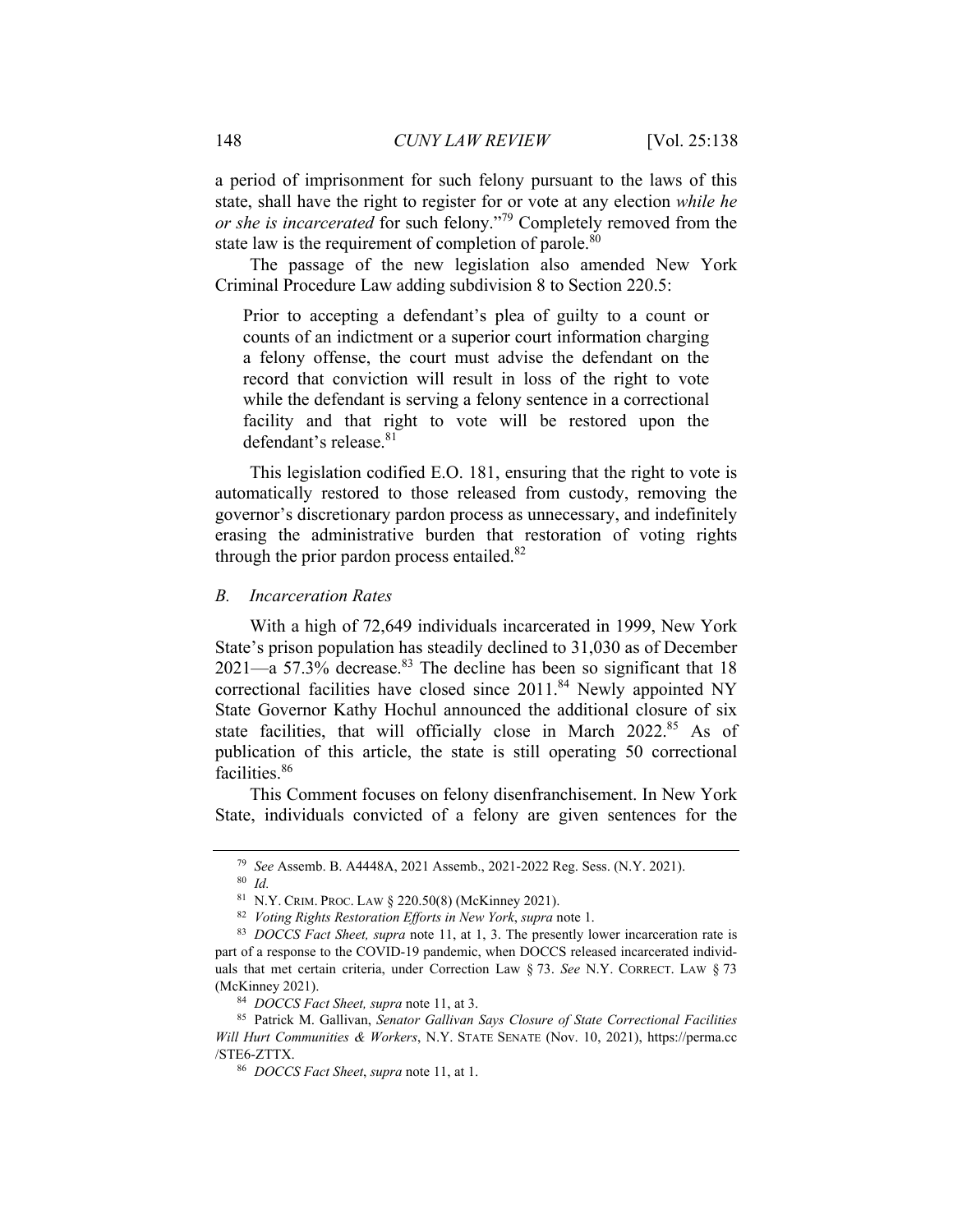duration of one year or longer. $87$  Individuals convicted on a felony charge are transferred from county jail to state prison.<sup>88</sup> While not included in the scope of this Comment, any discussion of state incarceration rates would be remiss without mentioning incarceration rates in county and city jails.

County and city jails' population represents a mixed populace, ranging from individuals awaiting bail and adjudication, to individuals convicted of a misdemeanor.<sup>89</sup> In 2020, the New York State Division of Criminal Justice Services published a ten-year composite of New York State jail trends, spanning from 2010 to 2019.<sup>90</sup> Using the Jails Daily Population Reporting System ("JDPRS"), the average daily jail census ("ADC") was recorded for all state county jails and New York City. $91$ The report recorded a decrease in both New York City and non-New York City jail population rates: from 9,614 in 2016 to 4,471 in 2020 for New York City jails,  $92$  and 16,869 in 2011 to 8,219 in 2020 for non-New York City jails.<sup>93</sup>

Combining these numbers with those incarcerated in New York State prisons, jails, immigration detention centers, and juvenile facilities, New York has an incarceration rate of 376 per 100,000 people, which is a higher incarceration rate than in the United Kingdom (129 per 100,000), Canada (104 per 100,000), and a host of other countries.<sup>94</sup> Incarceration rates are important to highlight, to get a comprehensive view of the population affected. Every year in New York, roughly  $267,000$  individuals are processed through county and city jails.<sup>95</sup>

### *C. The Argument to Abolish Disenfranchisement Made Through Rehabilitation and Accountability*

The traditional justification and arguments in support of felony disenfranchisement laws have relied on the same pillars that the criminal

<sup>87</sup> N.Y. PENAL LAW § 10.00(5) (McKinney 2019) 88 *See Monthly Jail Population Trends, Jail Population in New York State*, N. Y. STATE DIV. OF CRIM. JUST. SERV. (Dec. 1, 2021), https://perma.cc/SEP8-X4VH. *See also* Elizabeth Gjelten, *New York Felony Crimes by Class and Sentences*, CRIMINALDEFENSELAWYER, https://perma.cc/KHK2-5Y9F (last visited Jan. 8, 2022). 89 *See generally #Free New York, New York's Jails By The Numbers*, JUST LEADERSHIP

USA (May 21, 2018), https://perma.cc/EW8Y-BATF. 90 *See Annual Jail Population Trends, Jail Population in New York State*, N. Y. STATE

DIV. OF CRIM. JUST. SERV. (Feb. 23, 2021), https://perma.cc/M2E8-FQ3M.<br><sup>91</sup> See id. at 3-24.<br><sup>92</sup> Id. at 2.<br><sup>93</sup> Id.

<sup>94</sup> *New York Profile*, PRISON POL'Y INITIATIVE, https://perma.cc/5VRM-GZ7C (last visited Dec. 23, 2021). 95 *Id.*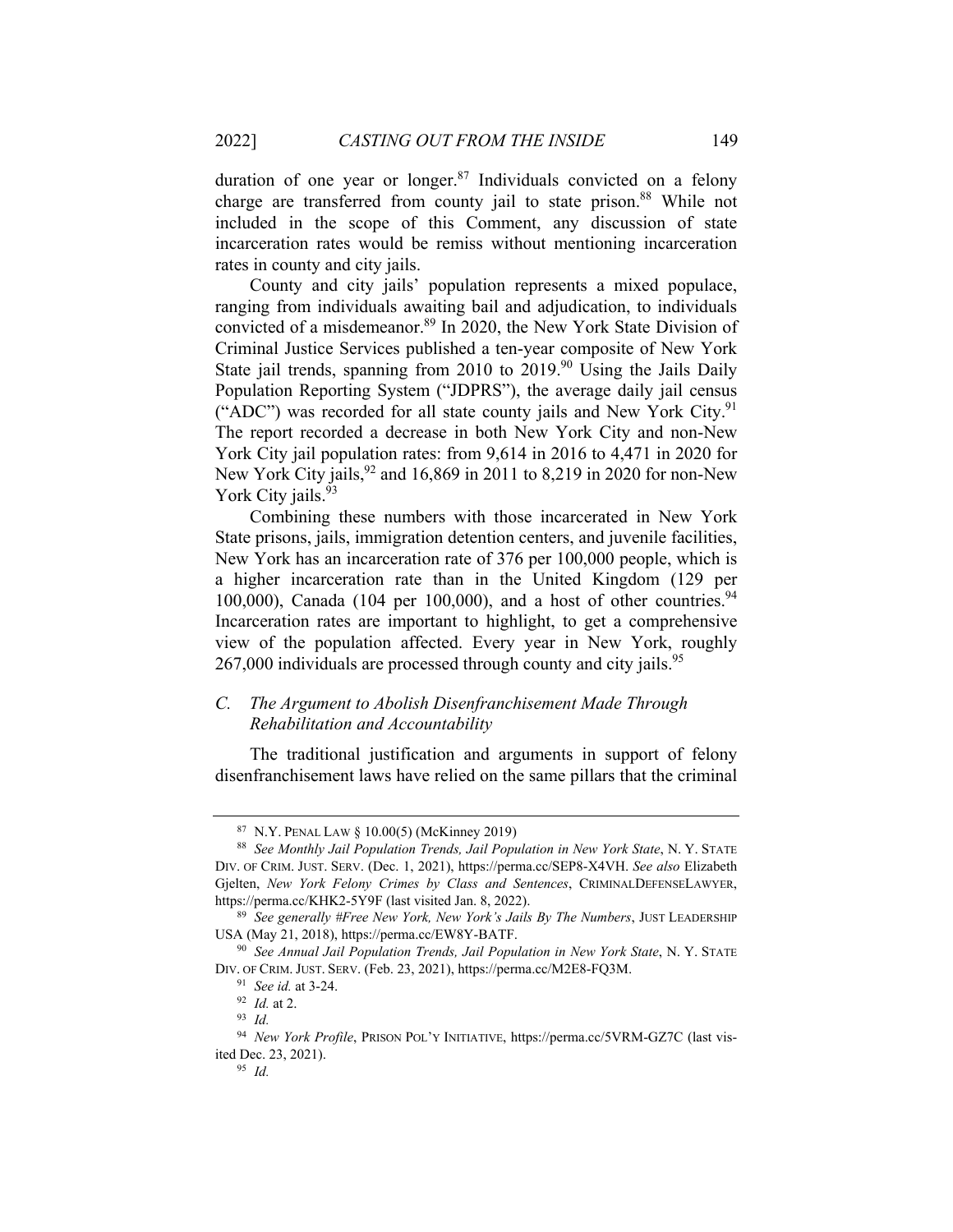justice system relies upon as a whole: deterrence, incapacitation, and rehabilitation.<sup>96</sup> Supporters of felony disenfranchisement rationalize that losing the right to vote will deter crime; the opposition argues that very few affected people even know that losing the right to vote is a potential consequence of the criminal activity. $97$  In relation to incapacitation, supporters explain that individuals convicted of a felony should forfeit their right to partake in a society, since they were unable to adhere to law-abiding societal norms.<sup>98</sup> Conversely, opponents of felony disenfranchisement would raise the counterpoint that incarcerated individuals are already deprived of personal and civil liberties, and removing their voices only harshens their sentences.<sup>99</sup>

Rehabilitation rationale is where supporters and detractors of felony disenfranchisement share some common ground. Proponents of felony disenfranchisement argue that the ability to exercise the right to vote will further motivate people to want to return to society as its full participants; detractors take this argument one step further and argue that allowing one to vote while incarcerated maintains the connection to the community to which the individual will eventually return.<sup>100</sup>

Rehabilitation is a central platform in DOCCS operations. Whether fully appreciated as such or not, it can be seen in the employment and vocational programming efforts, and the educational programming and family services offered within state prisons.<sup>101</sup>

1. Rehabilitation Through Employment and Vocational Programming Inside Prisons

All individuals who are incarcerated in New York State prisons are required to participate in various programs.<sup>102</sup> Depending on which facility an individual is housed and the program requirements, a person can choose and apply for employment or vocational opportunities.<sup>103</sup> A

<sup>&</sup>lt;sup>96</sup> Figler, *supra* note 16, at 732-37.<br><sup>97</sup> Guarnieri, *supra* note 32, at 466-67.<br><sup>98</sup> Id. at 457.<br><sup>99</sup> Figler, *supra* note 16, at 737.<br><sup>100</sup> Guarnieri, *supra* note 32, at 451; *See* Jean Chung, *Voting Rights in the Incarceration: A Primer*, THE SENTENCING PROJECT (July 28, 2021), https://perma.cc/ZDJ5- EWFF ("Research suggests that restoring voting rights to people impacted by the criminal legal system could aid their transition back into community life."). 101 As mentioned in the Introduction of this Comment, the word "rehabilitation," does

not appear in the overview statement for DOCCS program services, however, the principle of rehabilitation is clearly highlighted through the vast amount of offered programming. *Su*pra Introduction; see DOCCS Program Services, *supra* note 5.<br><sup>102</sup> DOCCS Program Services, *supra* note 5.<br><sup>103</sup> For some programs offered, there are additional requirements. *See, e.g., Puppies Be*-

*hind Bars*, N.Y. STATE DEP'T OF CORR. AND CMTY. SUPERVISION, https://perma.cc/SV8X-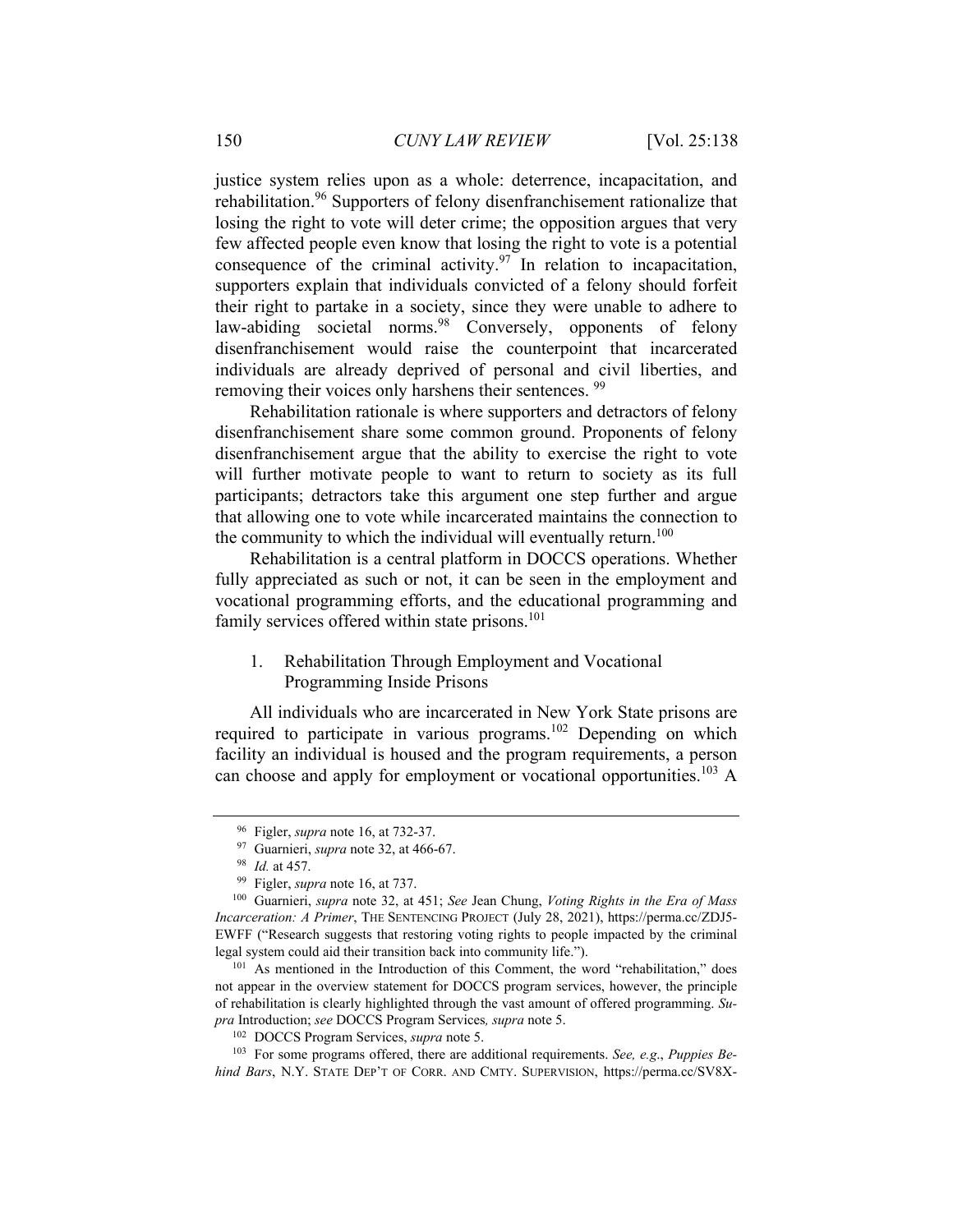variety of opportunities exist—all in hopes of "redirecting their lives and becoming productive, law-abiding members of society," furthering the goal of a successful reintegration into the community.<sup>104</sup>

Vocational course offerings include carpentry, culinary arts, air conditioning, refrigeration and heating, computer information technology support, horse handling and care, and welding, just to name a few.105 In ten all-male state facilities, a course in barbering is offered, providing individuals with the hours needed to take the New York State Barber Licensing Exam.<sup>106</sup> Cosmetology is offered in the three female state facilities, again providing participants with the hours needed to take the New York State Cosmetology Licensing Exam.<sup>107</sup> The "Puppies" Behind Bars" program, a 16-month course offered in five state prisons, trains service dogs and explosive detection canines for law enforcement and first responders.108 Incarcerated individuals who participate in this program are called "Animal Caretakers" and receive a certificate upon successful completion of the program.<sup>109</sup>

For individuals looking to learn a trade and better prepare themselves for life after release, opportunities exist within state prisons.110 The benefits can be plentiful, including self-improvement, learning a new trade or skill set, earning a small wage, and in terms of

PB7E (last visited Dec. 16, 2021) (listing considerations for the Puppies Behind Bars Programs: high school diploma or HSE, nature of crime, medications, disciplinary record, time in facility, and time to parole).<br><sup>104</sup> DOCCS Program Services, *supra* note 5.<br><sup>105</sup> *Id.*; *See, e.g.*, *Carpentry*, N.Y. STATE DEP'T OF CORR. AND CMTY. SUPERVISION,

https://perma.cc/NJU4-X92T (last visited Jan. 8, 2022); *Culinary Arts*, N.Y. STATE DEP'T OF CORR. AND CMTY. SUPERVISION, https://perma.cc/V36L-89TA (last visited Jan. 8, 2022); *Air Conditioning, Refrigeration & Heating*, N.Y. STATE DEP'T OF CORR. AND CMTY. SUPERVISION, https://perma.cc/J85F-2Y7T (last visited Jan. 8, 2022); *Computer Information Technology Support*, N.Y. STATE DEP'T OF CORR. AND CMTY. SUPERVISION, https://perma.cc /4ZKJ-VB7H (last visited Jan. 8, 2022); *Horse Handling and Care*, N.Y. STATE DEP'T OF CORR. AND CMTY. SUPERVISION, https://perma.cc/2YUS-W4TV (last visited Jan. 8, 2022); *Welding*, N.Y. STATE DEP'T OF CORR. AND CMTY. SUPERVISION, https://perma.cc/Y5FD-YQ9J (last visited Jan. 8, 2022); *Barbering*, N.Y. STATE DEP'T OF CORR. AND CMTY. SUPERVISION [hereinafter *Barbering*], https://perma.cc/S2QL-BQ62 (last visited Dec. 23,

<sup>2021).&</sup>lt;br><sup>106</sup> Barbering, *supra* note 105.<br><sup>107</sup> Cosmetology, N.Y. STATE DEP'T OF CORR. AND CMTY. SUPERVISION, https://perma.cc /P667-46NJ (last visited Dec. 23, 2021). 108 *Puppies Behind Bars*, *supra* note 103. 109 *Id.*

<sup>110</sup> *See Programs*, N.Y. STATE DEP'T OF CORR. AND CMTY. SUPERVISION, https://perma.cc /2FGG-DX4T (last visited Dec. 23, 2021) ("The Department offers a variety of programs and services for incarcerated individuals to redirect their lives and become productive, lawabiding members of society.").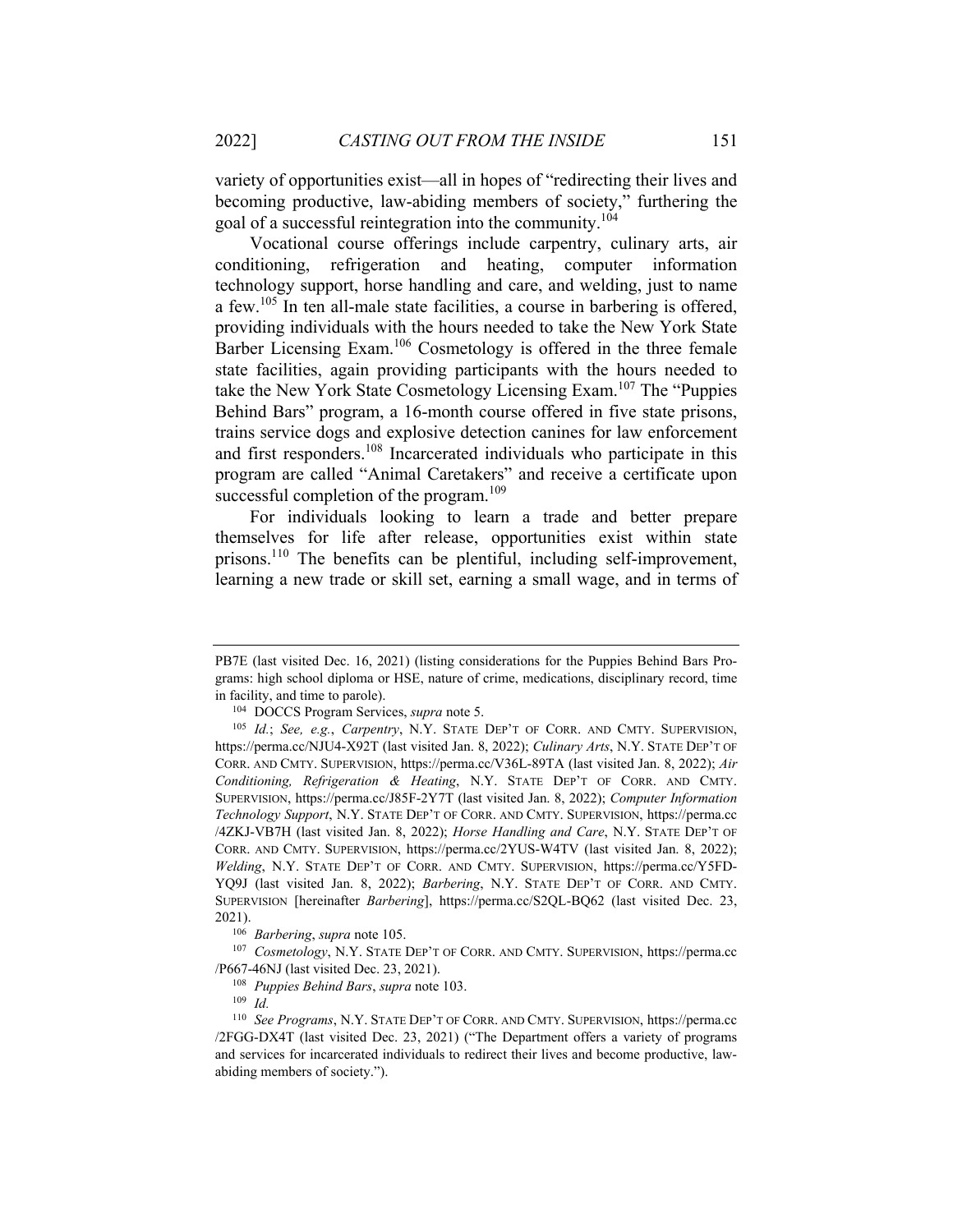post-release prospects, this can assist in resume-building and future employment endeavors.<sup>111</sup>

### 2. Rehabilitation Through Temporary Release Programs

Temporary release programs include work release, furlough, industrial training leave, educational release, community services leave, and leave of absence.<sup>112</sup> All of these programs are available to individuals that are within two years of their release date.<sup>113</sup> Individuals must meet certain criteria, apply for, and be accepted to participate in programs.114

The work release program allows individuals to leave a correctional facility for up to 14 hours per day and seven days a week, to work in the community.<sup> $115$ </sup> The educational release program also allows individuals who are incarcerated to leave prison up to 14 hours per day in pursuit of educational goals.116 Same as the community services leave program, which gives individuals who are incarcerated up to 14 hours in the community to do volunteer work.<sup>117</sup>

The goals, listed by DOCCS, of the temporary release programming are "to assist incarcerated individuals in preparing to return to the community via the strengthening of family ties and obtaining employment and housing ... [and] [t]o successfully reintegrate incarcerated individuals into their community and reduce the likelihood of future criminal activity."118 Work release allows individuals to gain employment, which can be maintained upon release as they transition fully back into the community. $119$ 

<sup>111</sup> Incarcerated individuals, depending on the program and hours worked, earn a small wage. *See State and Federal Prison Wage Policies and Sourcing Information*, PRISON POL'Y INITIATIVE, https://perma.cc/MMG7-R3AL (last visited Dec. 16, 2021). *See generally* Aaron Yelowitz & Christopher Bollinger, *Prison-to-Work: The Benefits of Intensive Job Search Assistance for Former Inmates*, MANHATTAN INST. (Mar. 26, 2015), https://perma.cc/NG74- URKA. 112 N.Y. STATE DEP'T OF CORR. AND CMTY. SUPERVISION, TEMPORARY RELEASE ANNUAL

REPORT 2018 2 (2018) [hereinafter TEMPORARY RELEASE ANNUAL REPORT 2018], https://perma.cc/Q2VF-ABMW.<br>
<sup>113</sup> *Id.* at 5.<br>
<sup>114</sup> N.Y. COMP. CODES R. & REGS. tit. 7, § 1900.3 (2020)<br>
<sup>115</sup> TEMPORARY RELEASE ANNUAL REPORT 2018, *supra* note 112, at 2.<br>
<sup>116</sup> *Id.* 

<sup>117</sup> *Id.*

<sup>118</sup> *Temporary Release Program*, N.Y. STATE DEP'T OF CORR. AND CMTY. SUPERVISION, https://perma.cc/ZY46-24WD (last visited Dec. 23, 2021).<br><sup>119</sup> GRANT DUWE, THE EFFECTIVENESS OF EDUCATION AND EMPLOYMENT PROGRAMMING

FOR PRISONERS 9 (2018).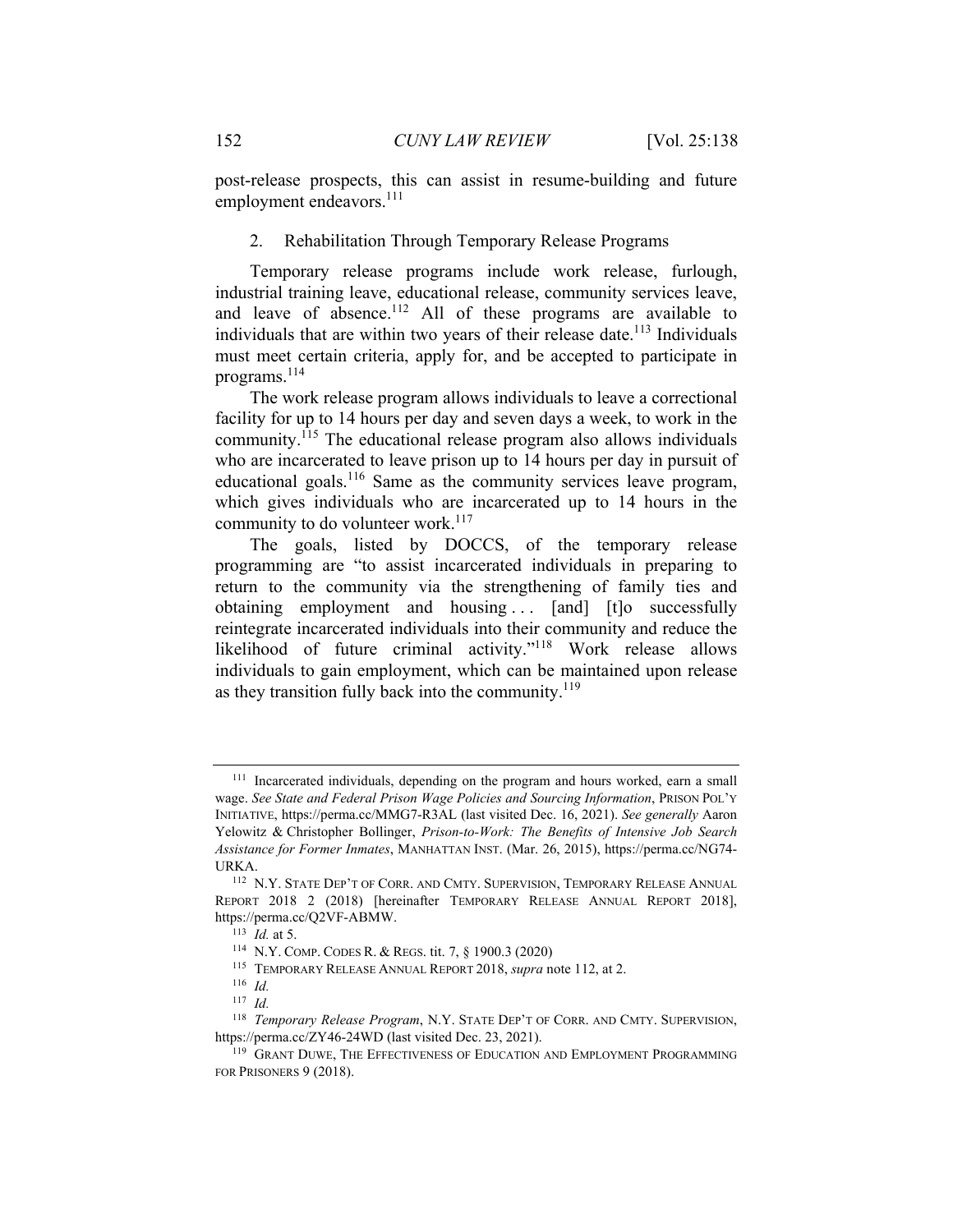#### 3. Rehabilitation Through Education

High school education is available to individuals who have not earned their high school or high school equivalent diploma at all general confinement state correctional facilities.120 Basic education is also available to those whose education level is below sixth grade, with the stated goal of "provid[ing] individuals with skills or competencies necessary to function successfully in contemporary society."<sup>121</sup> Individuals who earn a high school diploma equivalency, or are already in possession of one, have the opportunity to continue their educational pursuits.122 Of the 50 state correctional facilities, 30 offer various associate and bachelor's degree programs,<sup>123</sup> and a master's degree in Professional Studies taught by New York Theological Seminary.124

In 2014, when Governor Cuomo launched the initiative to bring college programs into state correctional facilities, he acted in response to the studies showing that the rate of recidivism is drastically decreased when individuals are provided with an education.<sup>125</sup> The drop in recidivism rates was in part due to better preparing individuals for postrelease life, for employment and educational purposes.<sup>126</sup> In addition, by lowering the rate of recidivism, taxpayer spending is greatly reduced.<sup>127</sup>

It is perplexing to think that while DOCCS invested a great deal into vocational, employment, and educational programming, the State, by denying the right to vote, seems to suggest that individuals who are incarcerated are not able to make an informed decision regarding political affairs.128 In addition to these efforts undertaken by the DOCCS, incarcerated individuals have access to television, newspapers, magazines, and books, and thus are capable of remaining up to date and well-informed about political candidates and relevant issues.<sup>129</sup>

<sup>120</sup> *High School Equivalency (HSE)*, N.Y. STATE DEP'T OF CORR. AND CMTY. SUPERVISION, https://perma.cc/35CJ-LV9P (last visited Dec. 21, 2021). 121 *Id.* 

<sup>122</sup> *College Programs*, N.Y. STATE DEP'T OF CORR. AND CMTY. SUPERVISION, https://perma.cc/6R3H-2XJY (last visited Dec. 23, 2021). 123 *Id.*

<sup>124</sup> *Masters of Professional Studies*, N.Y. STATE DEP'T OF CORR. AND CMTY. SUPERVISION, https://perma.cc/VC6C-3S4R (last visited Dec. 23, 2021).

<sup>125</sup> *Governor Cuomo Launches Initiative to Provide College Classes in New York Prison,*  LONGISLAND.COM (Feb. 16, 2014), https://perma.cc/SBH6-63CJ. 126 *Id.*

<sup>&</sup>lt;sup>128</sup> See Jamelle Bouie, *Tell Me Again Why Prisoners Can't Vote*, N.Y. TIMES, (Apr. 11, 2019) https://perma.cc/E9Y2-S4L4 ("Losing your liberty doesn't mean you've lost your capacity to reason.").<br><sup>129</sup> N.Y. STATE DEP'T OF CORR. AND CMTY. SUPERVISION, INCARCERATED INDIVIDUAL

PROPERTY, DIRECTIVE NO. 4913 (Nov. 2, 2021), https://perma.cc/4Y8B-99MX.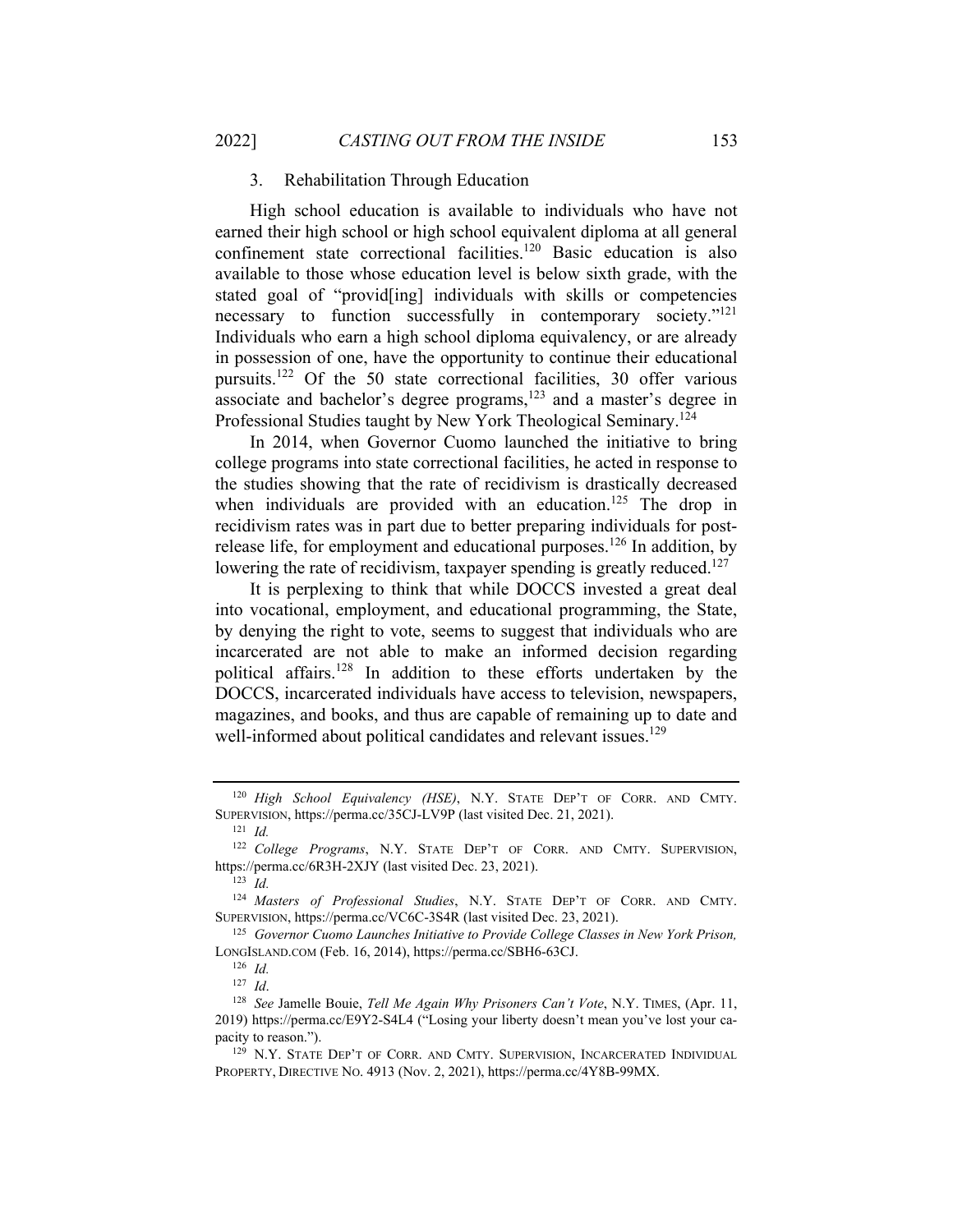### 4. Rehabilitation Through Family Services and the Proximity Bill

DOCCS understands the positive effects that family and friends can have on an individual during their period of incarceration.<sup>130</sup> This is so much so that DOCCS has incorporated a vast array of family services within correctional facilities.<sup>131</sup> For example, individuals who are incarcerated have a right to marry, and can marry within the facility where they reside.<sup>132</sup> Furthermore, if eligible, incarcerated individuals can participate in the Family Reunion Program, which allows legal spouses, children, parents, and grandparents to visit and stay on facility grounds in a trailer or modular.133 Children born to an incarcerated mother can return and remain in the birth mother's care within a correctional facility, up to one year after birth, if she is able to provide such care.<sup>134</sup>

Recent legislation recognizes the need to maintain familial bonds, and the impact that family support has on lowering recidivism rates.<sup>135</sup> The Proximity Bill (S724A/A6710A), also known as "April's Law," which was signed by Governor Cuomo in December 2020, directs DOCCS to place incarcerated parents in a facility in the closest proximity to their minor children that also meets the incarcerated individuals' required security level, program, and health needs.<sup>136</sup> For the 80,000 children in New York State who have at least one parent in prison, this means that maintaining contact through visitation is more convenient and affordable.<sup>137</sup>

Visitation was back in operation as of May 2021. However, at different periods during the COVID-19 pandemic, visitation at

<sup>130</sup> *Visitors*, N.Y. STATE DEP'T OF CORR. AND CMTY. SUPERVISION, https://perma.cc /5XS4-VPJX (last visited Dec. 23, 2021). 131 N.Y. STATE DEP'T OF CORR. AND CMTY. SUPERVISION, FAMILY REUNION PROGRAM,

DIRECTIVE NO. 4500 (Jan. 5, 2016) [hereinafter DIRECTIVE NO. 4500], https://perma.cc /GA48-4S2V; *see also*, N.Y. STATE DEP'T OF CORR. AND CMTY. SUPERVISION, HANDBOOK FOR THE FAMILIES AND FRIENDS OF NEW YORK STATE DOCCS INMATES 5-11 (Dec. 2019), https://perma.cc/2DW5-7K9W (instructing families and friends of incarcerated people on how to locate an inmate, send mail, email, a package, visitation information, etc.). 132 N.Y. STATE DEP'T OF CORR. AND CMTY. SUPERVISION, MARRIAGES DURING

CONFINEMENT, DIRECTIVE No. 4201 (Sept. 11, 2020), https://perma.cc/FFC6-P7TD.<br>
<sup>133</sup> DIRECTIVE No. 4500, *supra* note 131.<br>
<sup>134</sup> N.Y. CORR. LAW § 611 (McKinney 2021)<br>
<sup>135</sup> See Rachel Vick, *New York's New 'Proximity' Law* 

*Stay Close to Kids*, QUEENS DAILY EAGLE (Dec. 28, 2020), https://perma.cc/4MMT-K2L2. 136 S. B. S724A, 2019 S., 2019-2020 Reg. Sess. (N.Y. 2019); Assemb. B. A6710A, 2019

Assemb., 2019-2020 Reg. Sess. (N.Y. 2019). Velmanette Montgomery, *Governor Cuomo Signs Proximity Legislation into Law Bringing Parents and Children Closer Together, N.Y.* STATE SENATE (Dec. 25, 2020), https://perma.cc/7QPK-PKPT. 137 Montgomery, *supra* note 136*.*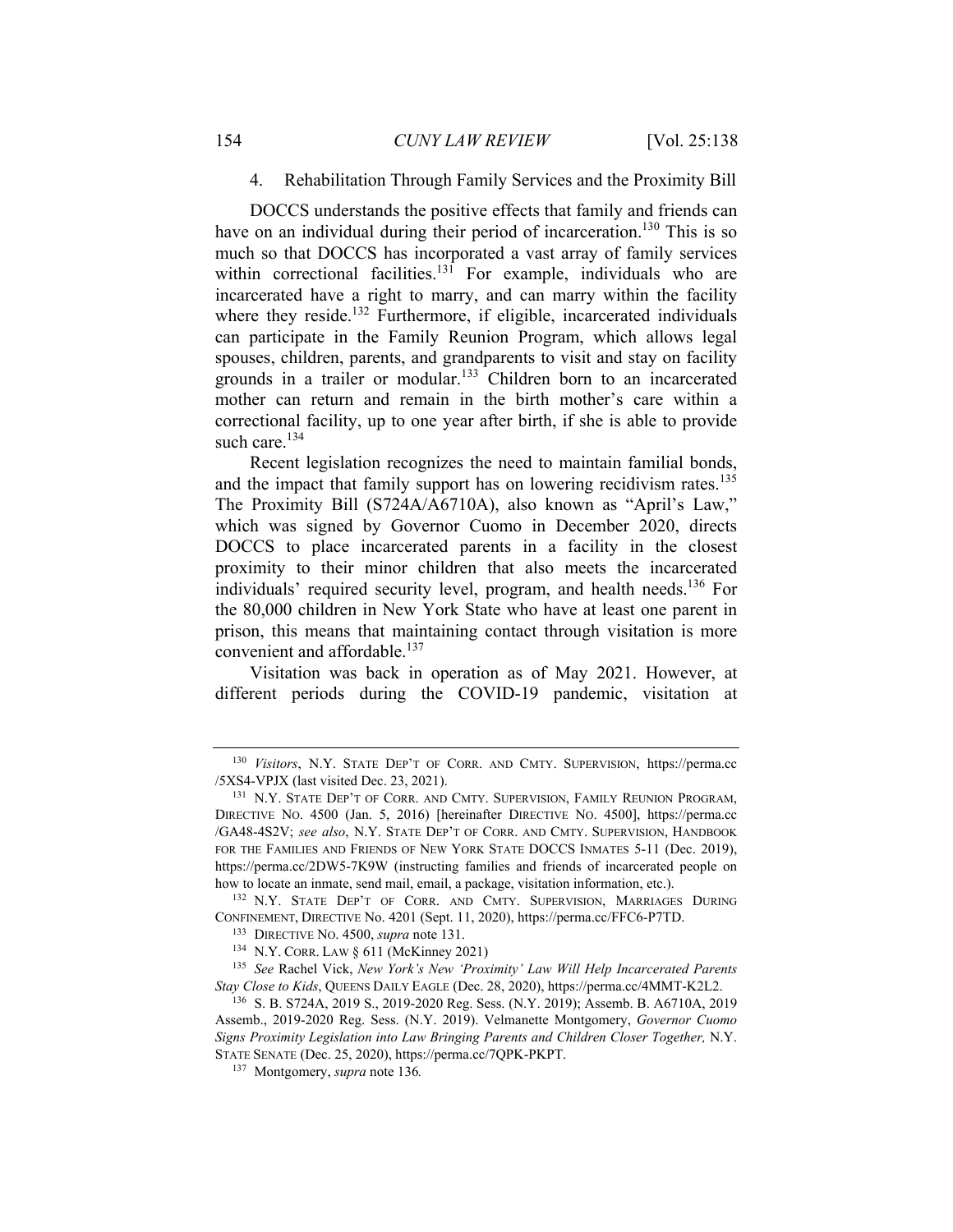correctional facilities across the state had to be suspended.138 During those interruptions, DOCCS compensated this deficit by providing free weekly telephone calls, providing "stamps" on inmate tablets, allowing incarcerated individuals to send emails, $139$  and when feasible, permitting video "visits" with family and friends.<sup>140</sup>

From all its stated efforts and undertakings, it is apparent that rehabilitation is at the center of DOCCS operations, carried out in hopes of returning a better prepared, more socially adjusted, and more productive member to society.<sup>141</sup> Moreover, abolishing felony disenfranchisement furthers rehabilitation by allowing incarcerated individuals, through civic responsibility, to remain vested in their local, state, and national governments.<sup>142</sup> Furthermore, voting promotes a sense of connectedness to society and an investment in the political issues that directly affect the incarcerated and their families.<sup>143</sup>

5. Accountability and the Domestic Violence Survivor Justice Act and the Humane Alternatives to Long-Term Solitary Confinement Act

In addition to fighting for rehabilitation efforts, advocates for abolishing felony disenfranchisement laws highlight that allowing incarcerated individuals to vote would allow them to stay connected to their community, and at the same time, the community would also remain accountable to those individuals by holding politicians,

<sup>138</sup> *DOCCS COVID-19 Report*, N.Y. STATE DEP'T OF CORR. AND CMTY. SUPERVISION, https://perma.cc/TM49-F489 (last modified Jan. 7, 2022). 139 *See* N.Y. STATE DEP'T OF CORR. AND CMTY. SUPERVISION, INCARCERATED INDIVIDUAL

TABLET PROGRAM, DIRECTIVE NO. 4425 (Oct. 15, 2020), https://perma.cc/7MQK-CKHY (providing all inmates in general population with tablets); *see also Email*, JPAY, https://perma.cc/Y9RR-PWRB (last visited Dec. 23, 2021) (describing messaging as secure and available on the tablets; however, all emails sent and received are subject to screening and requires a "stamp" or payment thereof, provided through JPay).<br>
<sup>140</sup> Visitors, supra note 130.<br>
<sup>141</sup> See Programs, supra note 110.<br>
<sup>142</sup> See ERIKA WOOD, BRENNAN CTR. FOR JUST., RESTORING THE RIGHT TO VOTE 8 (2009),

https://perma.cc/T8Z4-JY8H (quoting David Schimming, who was able to vote in his town's mayoral race: "When you're afforded the opportunity to vote, you think, 'I am fully vested in my city, state, country; I'm just as much a citizen as anyone else.' It signals rehabilitation. It presents a mindset that looks forward, not backward."). 143 The Southern District of Mississippi wrote:

Disenfranchisement is the harshest civil sanction imposed by a democratic society. When brought beneath its axe, the disenfranchised is severed from the body politic

and condemned to the lowest form of citizenship, where voiceless at the ballot box

<sup>... [</sup>he] must sit idly by while others elect his civic leaders and ... choose the fiscal

and governmental policies which will govern him and his family.

*Id.* at 8 (quoting McLaughlin v. City of Canton, 947 F. Supp. 954, 971 (S.D. Miss. 1995)).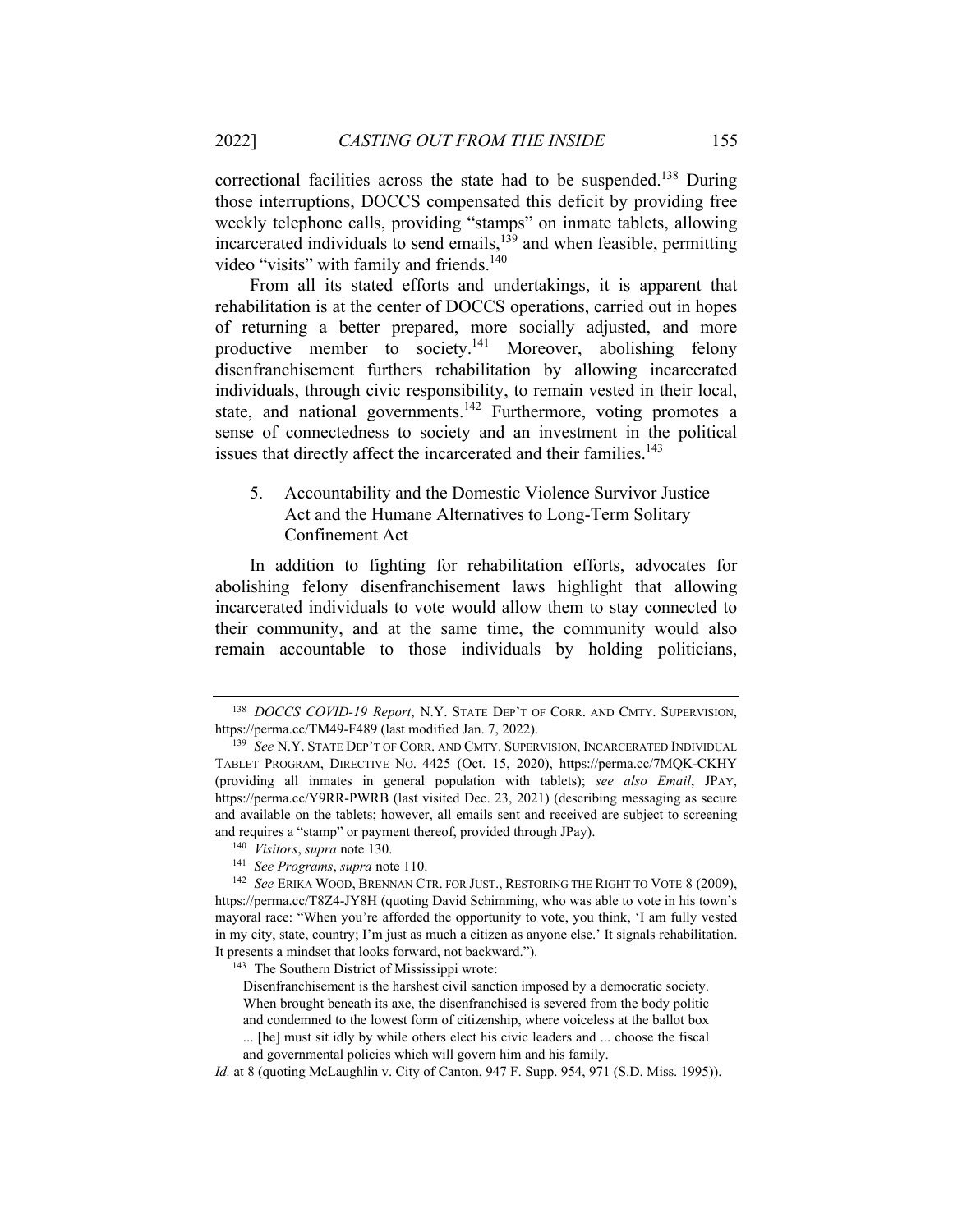lawmakers, and DOCCS responsible for what happens within state prisons—to people directly impacted by the laws and policies they create.144

Physical and sexual abuse should never be part of the sentence, but the rate at which abuse occurs within the New York State correctional facilities is unsettling.<sup>145</sup> In 2020, 1,204 assaults on inmates and 1,047 assaults on staff were reported statewide.<sup>146</sup> Although the severity of the incidents varied, there have been fatal and life-altering injuries.<sup>147</sup> In 2015, Samuel Harris was beaten to death by up to 20 correctional officers, known as the "Beat Up Squad" at Fishkill Correctional Facility.<sup>148</sup> In 2016, Matthew Raymond was badly beaten while in Auburn Correctional Facility and, as a result, "he can no longer urinate without a catheter."<sup>149</sup>

In 2016, 242 incidents of sexual misconduct perpetrated by DOCCS staff members against incarcerated individuals were reported in state correctional facilities.<sup>150</sup> While still high, this number has decreased from the 258 incidents previously reported in 2015.<sup>151</sup> It is well known that the majority of individuals who are incarcerated have experienced violence in their lifetimes; it is haunting that the cycle of abuse and violence continues for them when they are detained.<sup>152</sup>

The Domestic Violence Survivors Justice Act (DVSJA) of 2019 considered the violence that plagues incarcerated people, citing that over 90% of incarcerated women have experienced physical or sexual violence in their lifetimes.153 DVSJA builds upon prior precedent that allowed judges to take into consideration the evidence of domestic violence and abuse when considering sentencing options.154 DVSJA

<sup>&</sup>lt;sup>144</sup> See Bouie, *supra* note 128.<br><sup>145</sup> See Jean Casella & Katie Rose Quandt, *New York's State Prisons Are Brutal and Deadly. That's Something We Can Change*, GOTHAMIST (Feb. 21, 2019, 9:37 PM), https://perma.cc/PV3M-TTAC.<br><sup>146</sup> *DOCCS Fact Sheet, supra* note 11, at 1.<br><sup>147</sup> Phil Miller et al., *Prison Violence Demands Attention, Too*, DAILY NEWS (June 9,

<sup>2020, 1:30</sup> PM), https://perma.cc/XR7P-7NBK. 148 Casella & Quandt, *supra* note 145. 149 *Id.*

<sup>150</sup> *Id.*

<sup>151</sup> *Id.*

<sup>152</sup> *See Women in Prison: Twice as Likely to Have History of Abuse*, JUST PUBLICS @365, https://perma.cc/BQ54-82PM (last visited Dec. 21, 2021); *see also* Alexi Jones, *Reforms Without Results: Why States Should Stop Excluding Violent Offenses from Criminal Justice Reforms*, PRISON POL'Y INITIATIVE (Apr. 2020), https://perma.cc/4BT8-597A.<br><sup>153</sup> Assemb. B. A3974, 2019 Assemb., 2019-2020 Reg. Sess. (N.Y. 2019); S. B. S1077,

<sup>2019</sup> S., 2019-2020 Reg. Sess. (N.Y. 2019). 154 *See generally* Assemb. B. A3974, 2019 Assemb., 2019-2020 Reg. Sess. (N.Y. 2019);

S. B. S1077, 2019 S., 2019-2020 Reg. Sess. (N.Y. 2019).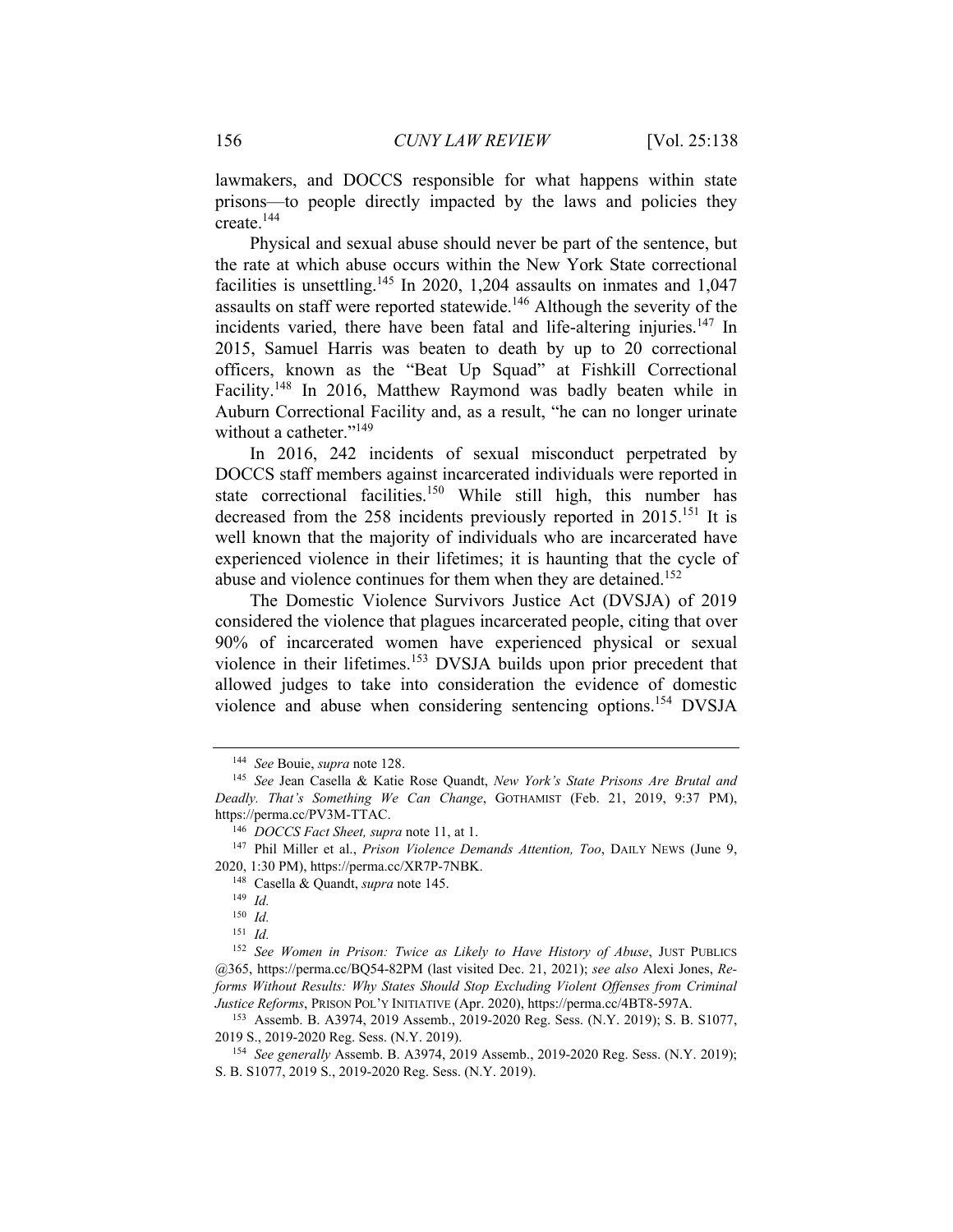allows flexibility in sentencing, and the chance to apply for resentencing for those that have already been sentenced and are serving time on convictions related to domestic violence.155

Interpersonal violence is not the only violence committed within New York State prisons.156 Between January 2015 and April 2020, 75 individuals who were incarcerated died by suicide.<sup>157</sup> 18 incarcerated individuals committed suicide in 2019 alone, the highest rate seen since 2000.158 Overall, in the last 20 years, the suicide rates in New York prisons were higher than the national average.<sup>159</sup>

Data collected from a 52-month period from 2015 to 2019 showed that there were 688 suicide attempts within New York State prisons during that time frame—that is one suicide attempt every  $2.27 \text{ days}$ .<sup>160</sup> Also, within that period, there were  $420$  acts of self-inflicted injuries.<sup>161</sup> Research shows a correlation between suicide and the use of solitary confinement, where the rate of suicide is five times higher for those housed in solitary than general confinement.<sup>162</sup>

Due to the suicide risk and other known devasting effects of solitary confinement on physical and mental health, Governor Cuomo signed the Humane Alternatives to Long-Term Solitary Confinement Act ("HALT") into law in April 2021.<sup>163</sup> HALT limits the time that an incarcerated individual can be placed in solitary confinement to 15 days, it reduces the types of infractions for which one could be given solitary confinement, and it excludes special or vulnerable populations from receiving solitary confinement: individuals younger than 21 and older than 55, individuals with a disability, and individuals that are pregnant (up to eight weeks postpartum or caring for a child in the facility).<sup>164</sup>

Additionally, the HALT legislation creates Residential Rehabilitation Units that will implement trauma-informed care to the

<sup>155</sup> *Pass the Domestic Violence Survivors Justice Act*, SANCTUARY FOR FAMILIES, https://perma.cc/WL2Y-54EC (last visited Dec. 16, 2021). 156 *See* Sanders, *supra* note 11. 157 *Id.*

<sup>158</sup> THE WALLS ARE CLOSING IN ON ME: SUICIDE AND SELF-HARM IN NEW YORK STATE'S SOLITARY CONFINEMENT UNITS, 2015-2019, HALTSOLITARY CAMPAIGN 4 (May 2020), https://perma.cc/3SSV-NV6G.<br><sup>159</sup> *Id.*<br><sup>160</sup> *Id.* at 17.

<sup>161</sup> *Id.* at 19-21.<br><sup>162</sup> *Id.* at 4.<br><sup>163</sup> S.B. S2836, 2021S., 2021-2022 Reg. Sess. (N.Y. 2021); *see also* Christopher Robbins, *Cuomo Signs Bill Banning Long-Term Solitary Confinement in NY*, GOTHAMIST (Apr.

<sup>1, 2021, 7:20</sup> PM), https://perma.cc/6DT4-J94N. 164 S.B. S2836, 2021S., 2021-2022 Reg. Sess. (N.Y. 2021).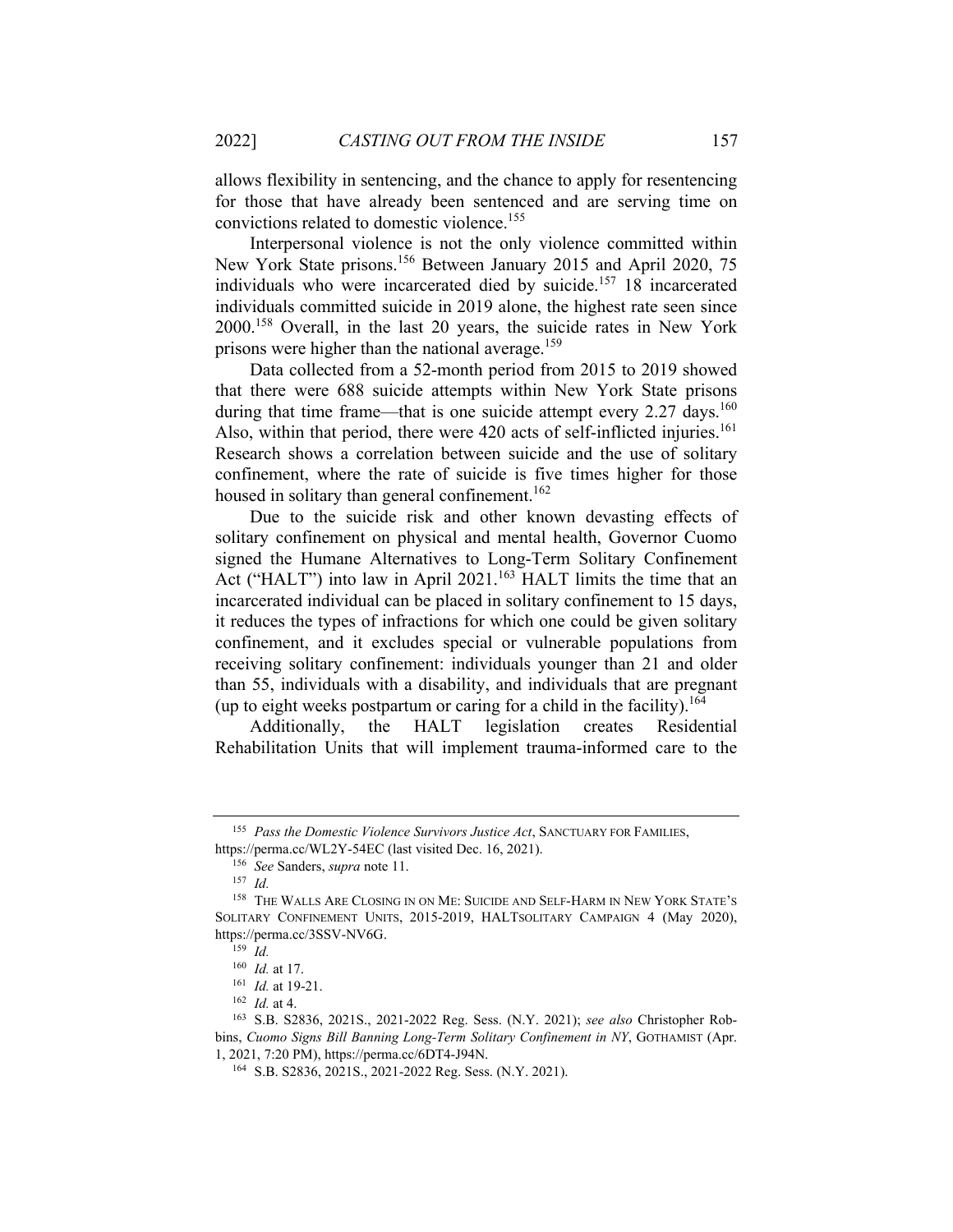individuals housed there, with the staff receiving training in deescalation techniques and dispute resolution.<sup>165</sup>

It is clear that New York State prisons can be violent places, which as mentioned above, is not and should not be part of the sentence.<sup>166</sup> When an individual is convicted and sentenced for a crime, the state is holding that individual accountable for their actions.<sup>167</sup> By maintaining incarcerated individuals' right to vote, politicians, lawmakers, and DOCCS could be held accountable for the laws that directly impact incarcerated individuals and their families, and the conditions that the incarcerated are exposed to.168

If felony disenfranchisement were abolished, politicians and lawmakers might take heed of what is really happening beyond the walls of New York State prisons.169 Legislation that impacts the lives of incarcerated individuals and their families might be proposed and enacted; for example, proposing an increase in wages for incarcerated people, and regulating outside commissary vendors and telephone  $fees$ <sup>170</sup>

Additionally, if DOCCS were held accountable to the state and incarcerated people, a possible additional factor when considering facility closure could be the rate of violence and misconduct that is reported at a particular facility. As previously mentioned in this Comment, since 2011, 18 state correctional facilities have closed.<sup>171</sup> Governor Kathy Hochul announced the additional closure of six state facilities, that will officially close in March 2022.172 Those incarcerated should be able to vote and elect politicians and partake in the political processes that impact them.

#### *D. How to Reenfranchise All New York Citizens*

If New York State were to completely abolish felony disenfranchisement and reenfranchise all eligible New Yorkers,

<sup>165</sup> *Id.*

<sup>166</sup> *See generally* Casella & Quandt, *supra* note 146 (detailing reports of abuse within prisons). 167 *See generally* Aaron Larson, *Sentencing in Criminal Cases - Fines, Probation and* 

Jail, EXPERLAW (May 7, 2018), https://perma.cc/J26B-JWNN (describing what occurs after a person is convicted of an offense).<br>
<sup>168</sup> *See* Wood, *supra* note 142, at 8.<br>
<sup>169</sup> *See* Casella & Quandt, *supra* note 146.<br>
<sup>170</sup> For inmate vendor pricing, see *Availability* & *Pricing*, JPAY, https://perma.cc/77

WAXW (last visited Dec. 21, 2021). The current calling rate within the United States is \$0.043 per minute. *See Telephone Calls*, N.Y. STATE DEP'T OF CORR. AND CMTY. SUPERVISION, https://perma.cc/7ZKK-HELH (last visited Jan. 9, 2022).

<sup>171</sup> *DOCCS Fact Sheet*, *supra* note 11, at 2-3. 172 Gallivan, *supra* note 85.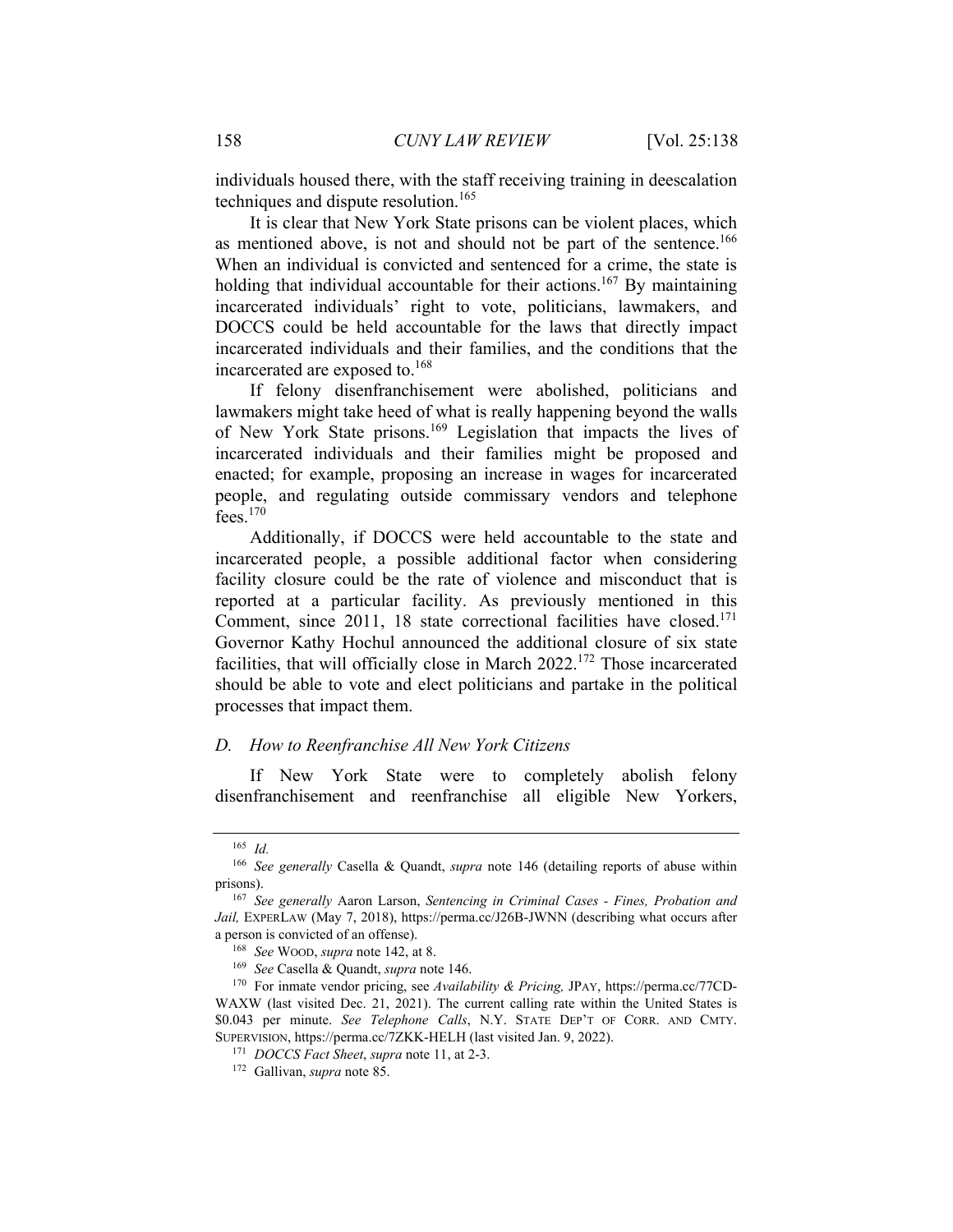regardless of their incarceration status, the process would entail some work, but logistically would not require anything more than providing them with absentee ballots.173 In Maine and Vermont, incarcerated individuals can vote by absentee ballot based on their last known address or county of incarceration.<sup>174</sup>

One of the arguments against allowing individuals who are incarcerated the exercise of the right to vote is the lack of proper identification and the inability to verify identity or residence.<sup>175</sup> New York has provided a solution to this issue. As addressed in Part III.B, roughly 267,000 people are processed through local jails every year, and the point of entry into the carceral system for *all* persons incarcerated in New York is a county or city jail.<sup>176</sup> Information gathered when booking and processing an individual after the arrest includes all information needed to register one to vote: name, date of birth (to verify age eligibility), and address.177 All incarcerated individuals are provided with a DOCCS-issued identification card during period of incarceration that states name and date of birth.<sup>178</sup> This is sufficient documentation for identity verification, which would allow an individual to register to vote and request an absentee ballot.<sup>179</sup> Not to be solely placed in the hands of DOCCS, voter registration drives could be conducted within the prisons by voting advocacy organizations, such as, for example, the League of Women Voters and the NAACP, as they are in both Maine and Vermont.<sup>180</sup>

 The 2020 presidential election saw record amounts of people casting absentee ballots due to the COVID-19 pandemic.<sup>181</sup> Research estimates that 46% of all voters cast an absentee ballot—up from 21% in the 2016 presidential election.<sup>182</sup> Thus, as the 2020 precedent shows, it

<sup>173</sup> Lewis, *supra* note 39. 174 *Id.*

<sup>175</sup> NICOLE D. PORTER, SENT'G PROJECT, VOTING IN JAILS 8 (2020), https://perma.cc /MB6Y-2TDE. 176 *See* Sawyer & Wagner, *supra* note 53. 177 For qualifications to register to vote in New York, *see Register to Vote*, N.Y. STATE

BOARD OF ELECTIONS, https://perma.cc/D5U4-FYZM (last visited Dec. 21, 2021). 178 *Incarcerated Individual Identification Cards*, N.Y. STATE DEP'T OF CORR. AND CMTY.

SUPERVISION, DIRECTIVE No. 4035 (Feb. 24, 2021), https://perma.cc/87ZC-DMJJ. 179 For verification requirements to vote in New York, *see Register to Vote*, *supra* note

<sup>177.&</sup>lt;br><sup>180</sup> Lewis, *supra* note 39.<br><sup>181</sup> Nathanial Rakick & Jasmine Mithani, *What Absentee Voting Looked Like In All 50* 

*States,* FIVETHIRTYEIGHT (Feb. 9, 2021), https://perma.cc/43ZA-NVLN. 182 *Id.*